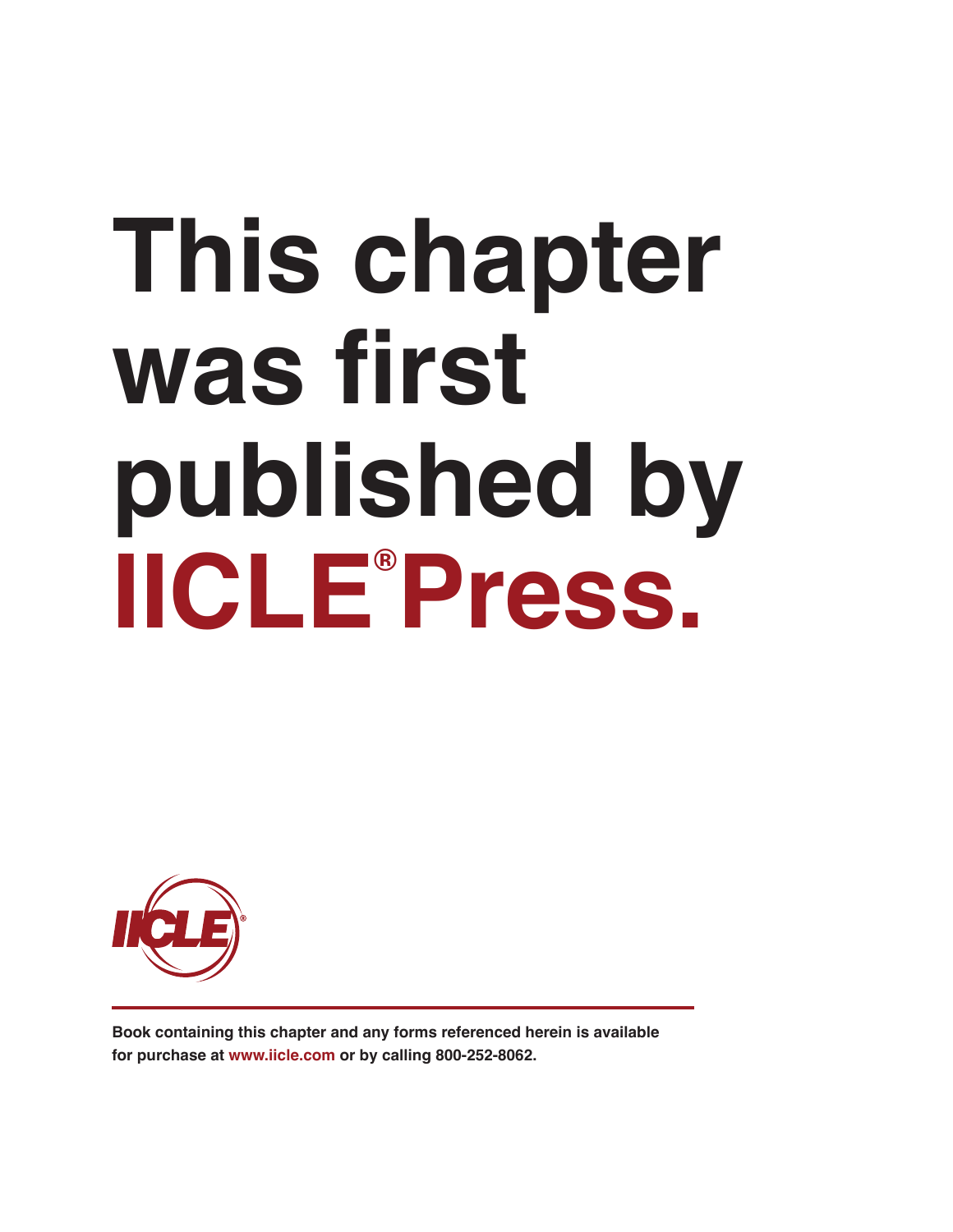## **Ancillary Administration 15**

### **THOMAS F. HARTZELL**

**Hartzell Tucker and Hartzell Carthage BRIAN K. JONES Harrison & Held, LLP Chicago**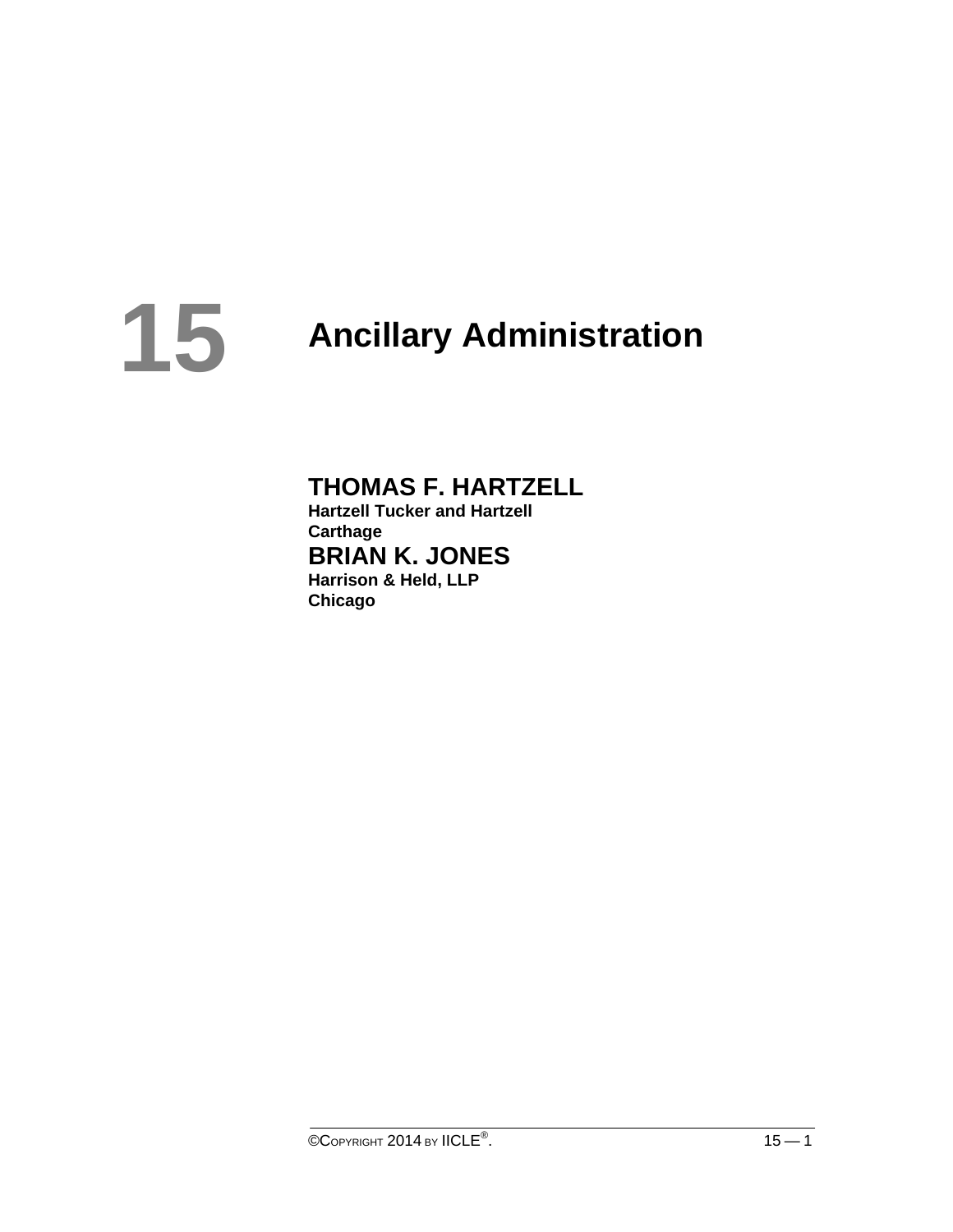#### **I. Introduction**

- A. [15.1] In General
- B. [15.2] Scope of Chapter
- C. [15.3] Descent, Disposition, and Administration
- D. [15.4] Definitions

#### **II. Ancillary Administration**

- A. [15.5] In General
- B. [15.6] Must There Be Probate in Illinois?
	- 1. [15.7] Ancillary Administration of Personalty When Required in Illinois
	- 2. [15.8] Ancillary Administration of Personalty When Desired in Illinois
	- 3. [15.9] Ancillary Administration of Personalty Distribution of Personal Estate
	- 4. [15.10] Ancillary Administration of Real Estate When Required in Illinois
- C. [15.11] Relationship of Ancillary Representative and Domiciliary Representative
- D. [15.12] Admission of Nonresident's Will in Illinois by Copy or by Original Proof
- E. [15.13] Responsibilities and Powers of Ancillary Representative
- F. [15.14] Claims Against Estate in Ancillary Administration
- G. [15.15] Ancillary Proceedings Accounting and Settlement
- H. Ancillary Administration Procedure and Forms
	- 1. [15.16] Petition for Probate of Will and Letters Testamentary
	- 2. [15.17] Sample Form of Petition for Probate of Will and Letters Testamentary
	- 3. [15.18] Sample Form of Order Admitting Will to Probate
	- 4. [15.19] Sample Form of Order Appointing Representative and Approving Bond
	- 5. [15.20] Sample Form of Order Appointing Representative and Designating Bond as Required by Statute

#### **III. Rights of Legal Representative of Nonresident Decedent and Limitation of Legal Representative of Nonresident Decedent with Respect to Illinois Personalty and Realty**

- A. [15.21] Taking Possession of Personal Property of Nonresident Decedent
- B. [15.22] Sample Form of Affidavit To Obtain Property of Nonresident Decedent
- C. Foreign Personal Representative for Nonresident Decedent Rights
	- 1. [15.23] Right To Sue in Illinois
	- 2. [15.24] Proceedings Against Nonresident Legal Representative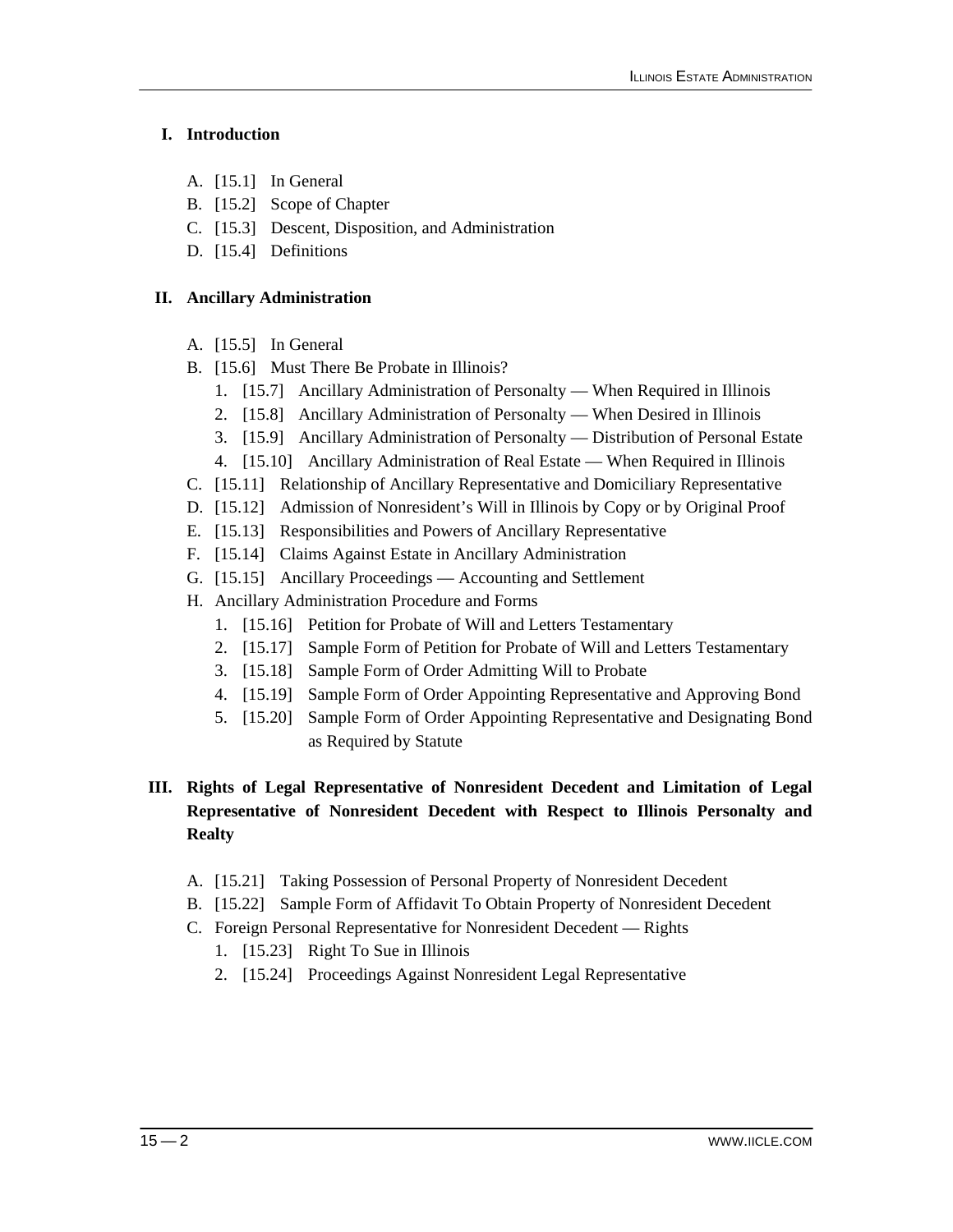- D. [15.25] Sale or Mortgage of Real and Personal Property
	- 1. [15.26] Sale of Real Estate and Personalty
	- 2. [15.27] Sale of Illinois Real Estate Without Illinois Court Approval
		- a. [15.28] Admission of Foreign Will Without Letters of Office
		- b. [15.29] Foreign Will with Power of Sale
		- c. [15.30] Foreign Will Without Power of Sale
		- d. [15.31] Qualification by Foreign Legal Representative

#### **IV. Duties of Legal Representative of Nonresident Decedent with Respect to Income Taxation of the Illinois Estate**

- A. [15.32] Illinois Income Tax
- B. [15.33] Federal Income Tax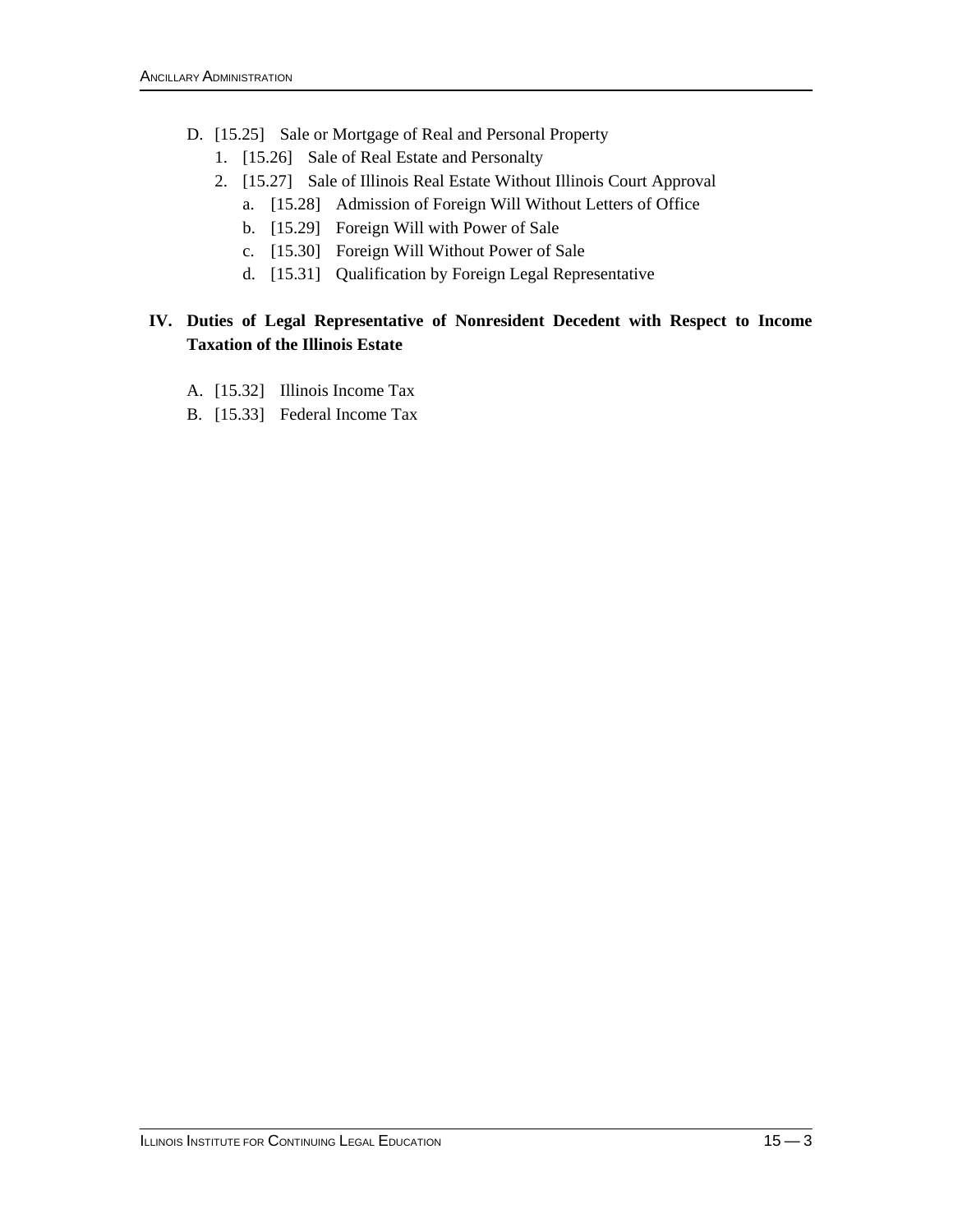#### **I. INTRODUCTION**

#### **A. [15.1] In General**

 With the increased use of intervivos trusts, it is now less common to have ancillary administration in Illinois in estates of nonresident decedents. Attorneys representing nonresidents of the State of Illinois should counsel clients to use a revocable "living" trust for Illinois assets so the delay and expense of administration in Illinois, as an ancillary jurisdiction, will be eliminated.

 The state of the decedent's domicile has exclusive jurisdiction over the administration and distribution of real estate and tangible personal property situated in the state of domicile as well as all intangible personal property owned by the decedent. The situs for all intangible personal property is deemed to be the decedent's state of domicile.

 The corollary to this rule is that administration and distribution of real estate and tangible personal property situated in a state that is not the decedent's domicile is subject to the exclusive jurisdiction of the situs state. Ancillary probate may be opened in a non-domicile state to protect creditors and heirs in those states and to perfect the vesting of title to real estate there. The power to assess inheritance, estate, or similar transfer tax on real estate and tangible personal property situated in a state that was not the decedent's domicile is also possessed by the non-domiciliary state.

 Section 7-6 of the Probate Act of 1975, 755 ILCS 5/1-1, *et seq.,* provides that a nonresident testator may provide in his or her will that "tangible or intangible personal estate having a situs within [Illinois] as defined in Section 5-2, is to be construed and regulated by the laws of [Illinois], the validity and effect of such disposition [being] determined by such laws." This provision of the statute is useful when the testator wishes to place reliance on an Illinois executor or on an Illinois attorney who is familiar with the testator's affairs and wishes to retain the property in Illinois.

 If probate is opened in the state of the decedent's domicile, the probate in the non-domicile state is ancillary administration. If no probate was opened in the state of domicile, probate opened in the non-domicile state will be primary administration, but the personal representative will not have power to administer the decedent's assets located in another state unless that other state provides statutory authorization for such extraterritorial authority. Illinois provides the power for a representative to whom letters are issued on an estate of a nonresident decedent to collect and remove personal estate under 755 ILCS 5/22-1.

 Under Illinois law, title to Illinois real estate vests at the decedent's death subject only to the right of a personal representative to sell real estate if needed to pay debts, taxes, and administrator expenses. If full administration does not appear necessary, the will may be admitted to probate to perfect Illinois real estate title in the devises without the need to have a personal representative appointed.

 By statute, many non-domiciliary states allow a personal representative appointed in the state of domicile to exercise some control over real estate and tangible personal property located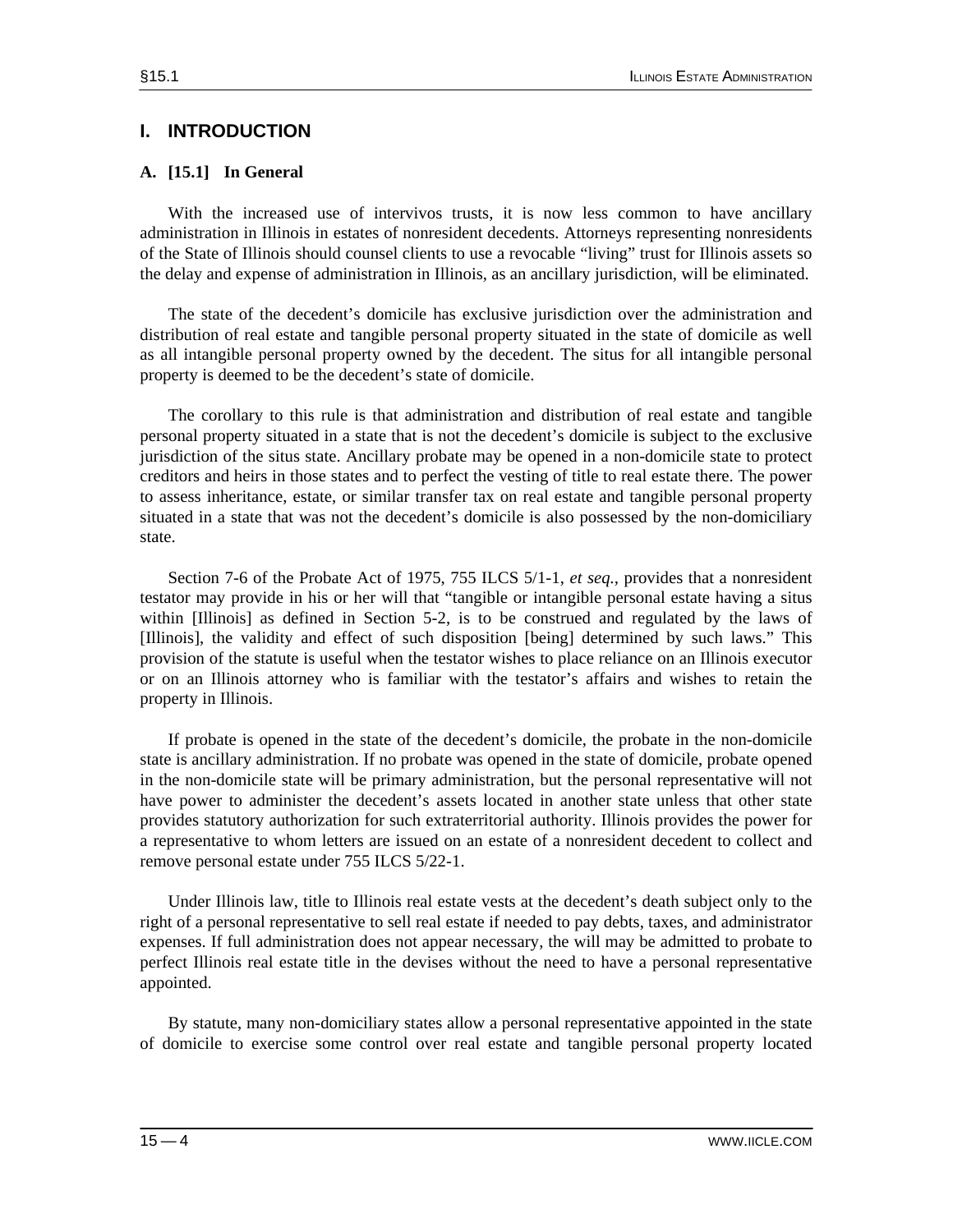in the non-domiciliary state; therefore, it is important to review the statutes of non-domiciliary states to determine the necessity for ancillary administration if primary administration has been opened in the state of domicile. See *id.*

 Claims not filed within two years after the decedent's death are barred as to Illinois assets if probate was not opened.

#### **B. [15.2] Scope of Chapter**

 The material in this chapter relates to the procedures to be followed in the administration of both intestate and testate estates and the effect of the law of Illinois with respect to them. In addition, the powers of nonresident personal representatives are outlined.

#### **C. [15.3] Descent, Disposition, and Administration**

 The Probate Act, governing descent and distribution, provides that the rules set out shall apply only to real estate of a nonresident decedent (755 ILCS 5/2-1) and that, in the case of an illegitimate decedent, the laws of Illinois shall apply only to real estate (755 ILCS 5/2-2). Generally, the devolution of title to tangible property in the state of domicile and intangible personal estate will be governed by the laws of the state of domicile.

 In testate estates, the disposition of the personal estate of the nonresident decedent is governed by the Probate Act, which provides:

**If a nonresident decedent who is a citizen of the United States or a citizen or subject of a foreign country, provides in his will that the testamentary disposition of tangible or intangible personal estate having a situs within this State as defined in Section 5-2, is to be construed and regulated by the laws of this State, the validity and effect of such disposition shall be determined by such laws. In respect of a nonresident decedent's tangible or intangible personal estate having a situs within this State, as defined in Section 5-2, the court may direct and, in the case of a decedent who was at the time of his death a resident of a foreign country, shall direct the representative appointed in this State to make distribution directly to those designated by the decedent's will as beneficiaries of the tangible or intangible personal estate or to the persons entitled to receive the decedent's personal estate under the laws of the decedent's domicile, as the case may be.** 755 ILCS 5/7-6.

 In testate estates, the terms of the decedent's will may direct the administration of the decedent's real estate and tangible and intangible personal property. In the event of a lack of direction, the provisions of 755 ILCS 5/19-1, *et seq.,* and 5/20-1, *et seq.,* will apply to testate as well as intestate estates.

#### **D. [15.4] Definitions**

 Reference should be made to Probate Act §1-2.03 with respect to the authentication of the documents required for the probate of a foreign will by copy. In the case of a will that has previously been admitted to probate in a foreign jurisdiction, the authentication must be in accordance with statutory language: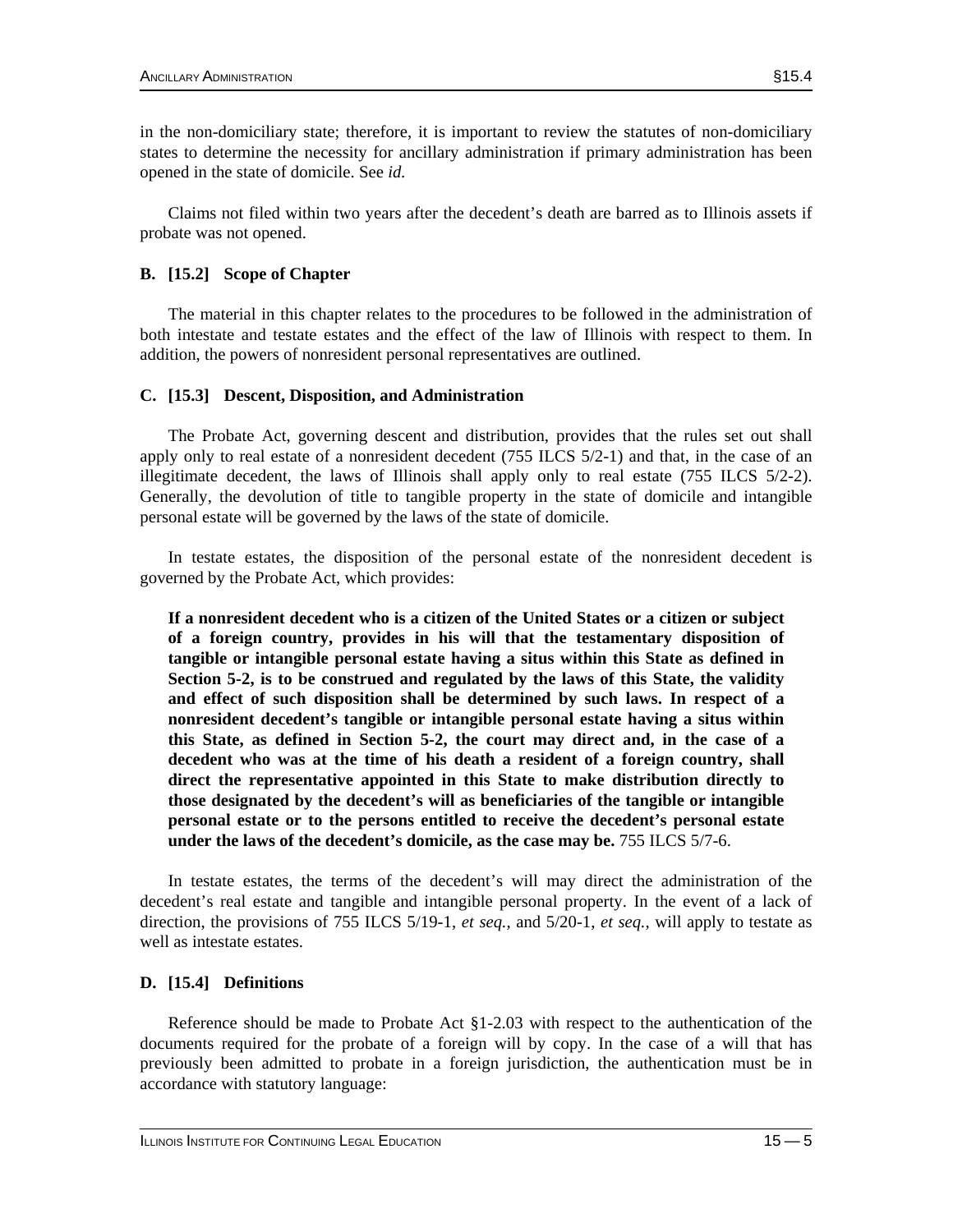**"Authenticated copy" means (1) a certified copy if the office in which the record of the original is kept is in this State or (2) a copy exemplified in pursuance of the law of Congress in relation to records in foreign states if the office in which the record of the original is kept is not in this State.** 755 ILCS 5/1-2.03.

 Probate Act §7-3(a) provides the definition of an "authenticated copy of the will" and the probate thereof. Some practitioners are satisfied with the authenticated copy of the will and the authenticated copy of the order entered causing it to be admitted to probate. The better practice is to obtain an authenticated copy of the petition for probate of will in the jurisdiction of domicile, the will, and the order of probate, all of which may be under one certificate.

#### **II. ANCILLARY ADMINISTRATION**

#### **A. [15.5] In General**

 For federal tax purposes, a decedent's estate is one estate, notwithstanding the fact that personal and real estate may be located in two or more jurisdictions. If assets are located in two or more jurisdictions, administration may be necessary in a jurisdiction or jurisdictions other than the jurisdiction of domicile. *Wisemantle v. Hull Enterprises, Inc.,* 103 Ill.App.3d 878, 432 N.E.2d 613, 59 Ill.Dec. 827 (1st Dist. 1981).

 A domiciliary personal representative has no authority over and is not responsible for any of the effects of the estate that may be beyond the jurisdiction of the appointment. *Barber v. Keiser's Estate,* 279 Ill. 287 (1917). In administering the estate, the representative acts only in reference to the effects within the jurisdiction and the debts that may be presented against the estate there.

 Exception to the general common-law rule prevails in Illinois and other jurisdictions by statute. The powers granted in Article XXII of the Probate Act (§§22-1 through 22-6) to nonresident representatives with respect to property located in Illinois are discussed in §§15.21 – 15.31 below.

 755 ILCS 5/5-1, held under the former section of the Probate Act (Ill.Rev.Stat. (1975), c. 3, ¶54) to be a venue statute and not a jurisdiction statute, determines the place of administration. *In re Estate of Willavize,* 21 Ill.2d 40, 171 N.E.2d 21 (1960). Jurisdiction is established by domicile, with the principal administration of a decedent's estate being the place of domicile. *Young v. Wittenmyre,* 123 Ill. 303, 14 N.E. 869 (1888); *In re Estate of Elson,* 120 Ill.App.3d 649, 458 N.E.2d 637, 76 Ill.Dec. 237 (2d Dist. 1983). Even though there may be ancillary administration in other jurisdictions, those administrations are independent. The domiciliary representative does not control the ancillary administration, and the ancillary representative has no power in regard to the property of the decedent in other jurisdictions except by comity of those jurisdictions.

 The situs of personal property is further defined in Probate Act §5-2. For ease of administration, for a determination of jurisdiction, and for other reasons, intangible personal property is often presumed to have a location. *Kaiser-Ducett Corp. v. Chicago-Joliet Livestock Marketing Center, Inc.,* 86 Ill.App.3d 216, 407 N.E.2d 1149, 41 Ill.Dec. 651 (3d Dist. 1980).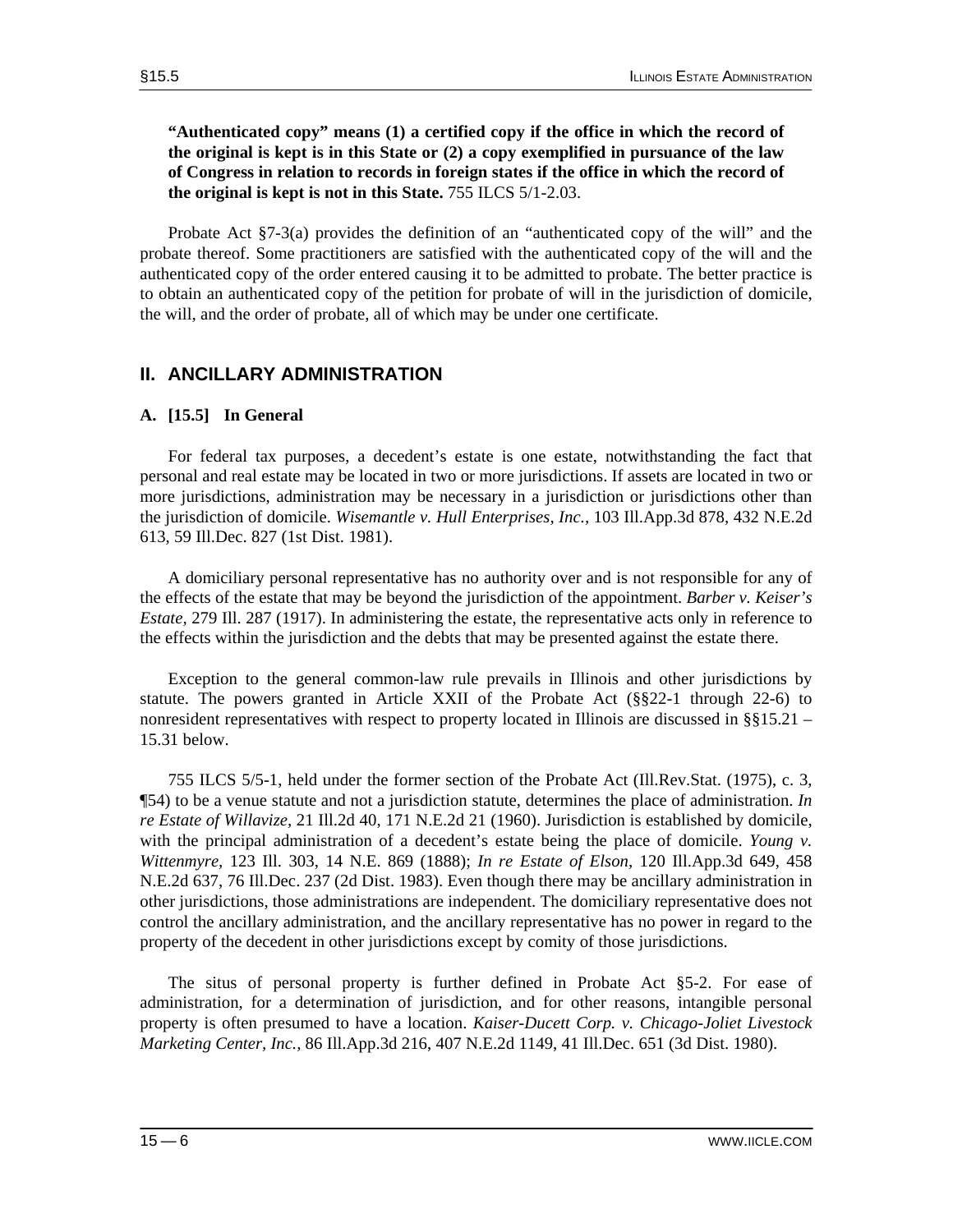#### **B. [15.6] Must There Be Probate in Illinois?**

 The object of ancillary letters is the protection of local creditors. *Ramsay v. Ramsay,* 97 Ill.App. 270 (4th Dist. 1901). The necessity of probate in Illinois, therefore, depends on the existence of any outstanding debt in Illinois against a nonresident's estate. That debt would foreclose a domiciliary representative from the right to collect personal assets of the estate located in Illinois. *Carbondale National Bank v. Brown,* 66 F.Supp. 534 (E.D.Ill. 1946). If there are creditors in Illinois, any right of the domiciliary representative to the assets in Illinois must be determined in the Illinois court. *Id.* Debts include taxes of any type, whether federal or state, past or pending.

 Before making a determination that ancillary administration is unnecessary in Illinois, a search should be made of the records of each county in which property of the decedent is located, and, if chattel property is involved (other than items related to agriculture), a search should be made for Uniform Commercial Code filings in the office of the Secretary of State.

 In addition, it will be necessary to have ancillary administration in Illinois to bar the rights of possible creditors and to bar the contest of a will in Illinois with respect to Illinois assets. Necessity for ancillary administration will depend, therefore, on both the existence of creditors and the type of assets located in Illinois.

#### **1. [15.7] Ancillary Administration of Personalty — When Required in Illinois**

 Ancillary administration in Illinois is required with respect to personal property if there are unpaid creditors in Illinois. Ancillary administration in Illinois is not required with respect to personalty if there are no creditors in Illinois or if all Illinois creditors have been paid by the representative in the state of the decedent's domicile. Compliance with the Probate Act is required before the transfer of either tangible or intangible personalty located in Illinois to the domiciliary representative. 755 ILCS 5/22-1. See §§15.21 – 15.31 below.

#### **2. [15.8] Ancillary Administration of Personalty — When Desired in Illinois**

 A testator (though domiciled elsewhere) may select the law of Illinois to govern the validity and effect of his or her will in disposing of Illinois personal property, both tangible and intangible, and, further, that the administration on these assets should be had in Illinois if the property had a situs in Illinois. 755 ILCS 5/7-6.

If the provisions of  $\S7-6$  are to be applicable, there must be a provision in the will of the testator, and the property must be kept physically within Illinois. The inclusion of a §7-6 clause in the will of a nonresident testator requires that administration of Illinois property remain in Illinois and that the Illinois court distribute the assets directly to the beneficiaries designated in the will rather than to the domiciliary representative.

 In *In re Estate of Maslowe,* 119 Ill.App.3d 776, 457 N.E.2d 151, 154, 75 Ill.Dec. 361 (2d Dist. 1983), the court held:

**At the time of decedent's death the Illinois courts had subject matter jurisdiction over the stocks in question as intangible personalty having their situs in Illinois and**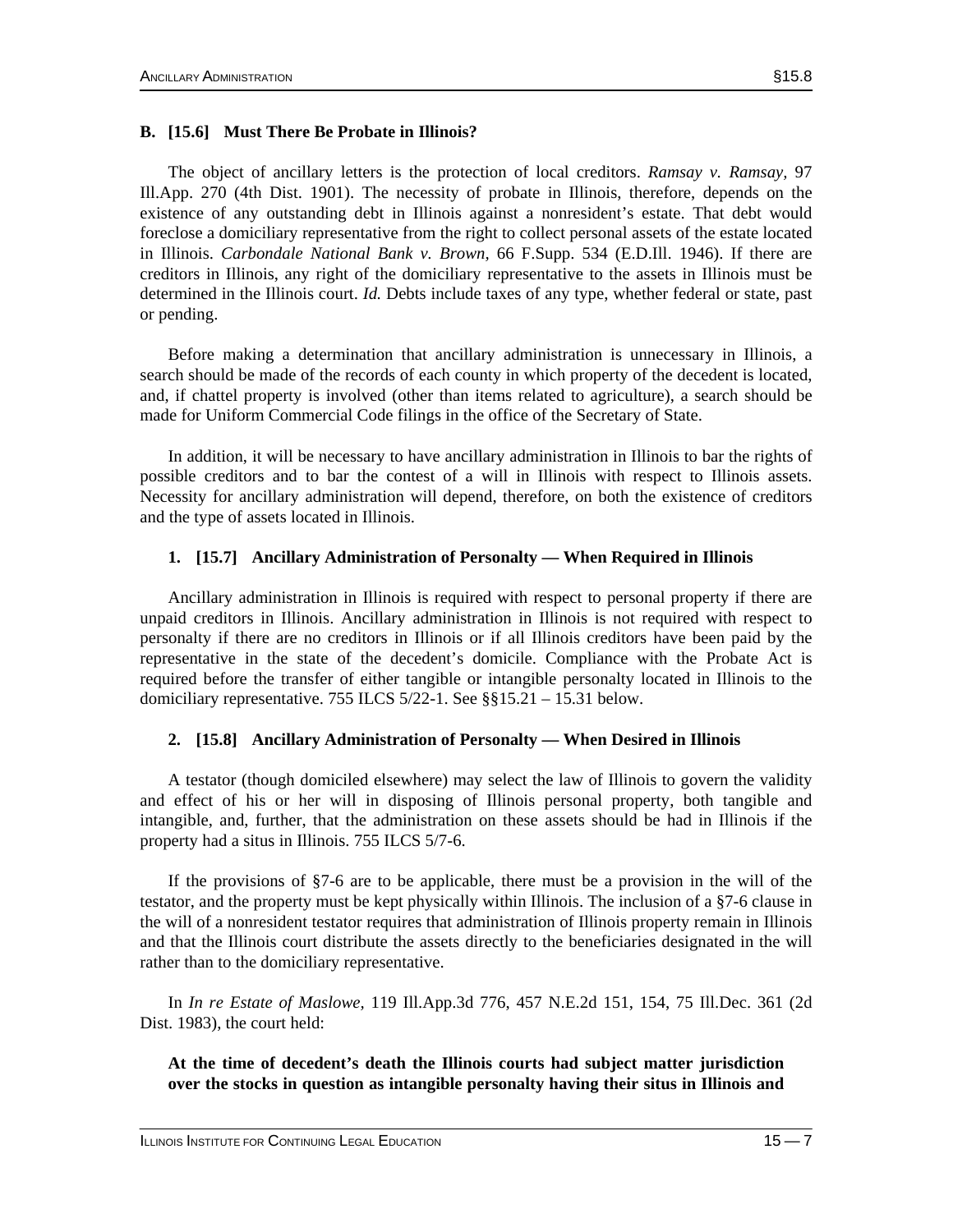**subject to disposition under Illinois law pursuant to the express terms of the decedent's will. The fact that respondent caused the stock certificates to be sent to Michigan and inventoried in the Michigan probate proceedings in no way caused the Illinois courts to lose subject matter jurisdiction over the decedent's stock.** 

#### **3. [15.9] Ancillary Administration of Personalty — Distribution of Personal Estate**

 The general rule of law is that when the debts and claims presented in ancillary administration have been paid, it becomes the duty of the ancillary representative to transmit whatever amount remains to the domiciliary representative. *Young v. Wittenmyre,* 123 Ill. 303, 14 N.E. 869 (1888). Comity between the states requires ancillary administrators to make this transmission. *Kelly v. Dyer,* 359 Ill. 46, 194 N.E. 255 (1934).

 Under the provisions of 755 ILCS 5/7-6, the legal representative in Illinois may make distribution of tangible or intangible personal estate having a situs within Illinois, as defined in Probate Act §5-2, in the discretion of the Illinois court rather than transmit it to the domiciliary representative.

 Probate Act §7-6 further provides that in the case of a decedent who was at the time of death a resident of a foreign country, the court shall direct a representative appointed in Illinois to make distribution directly to those designated by the decedent's will as beneficiaries of tangible or intangible personal estate or to the persons entitled to receive the decedent's personal estate under the laws of the decedent's domicile, as the case may be. This latter provision is an attempt to prevent distribution to a totalitarian state by means of a legal representative that a particular government controls. Circuit court rules for the Cook County Circuit, Sixth Circuit, Eighth Circuit, Ninth Circuit, Tenth Circuit, Twelfth Circuit, Thirteenth Circuit, Fifteenth Circuit, and Seventeenth Circuit provide for permanent distributive shares to citizens and residents of foreign countries. The remaining Illinois circuits do not have a rule covering this subject.

 If the estate in the principal place of administration is insolvent, comity would require that distribution be made to the domiciliary representative.

#### **4. [15.10] Ancillary Administration of Real Estate — When Required in Illinois**

 With intestate estates, ancillary administration is required only to bar the claims of creditors, inasmuch as the devolution of title is governed by the statutes of Illinois. In testate estates, the law of the situs of the real estate controls both the validity and the construction of a will of a nonresident. *Headen v. Cohn,* 292 Ill. 210, 126 N.E. 550 (1920); *Sternberg v. St. Louis Union Trust Co.,* 394 Ill. 452, 68 N.E.2d 892 (1946). If a nonresident decedent owns real estate having a situs in Illinois, the laws of Illinois determine the procedure that is necessary to perfect the title. Illinois law also controls the construction of the will of the nonresident decedent.

 Ancillary administration generally will be necessary to vest title in the heirs or devisees and to cut off the claims of creditors and potential contestants of a will by reason of the statutory provision with respect to the filing of claims and contesting of wills.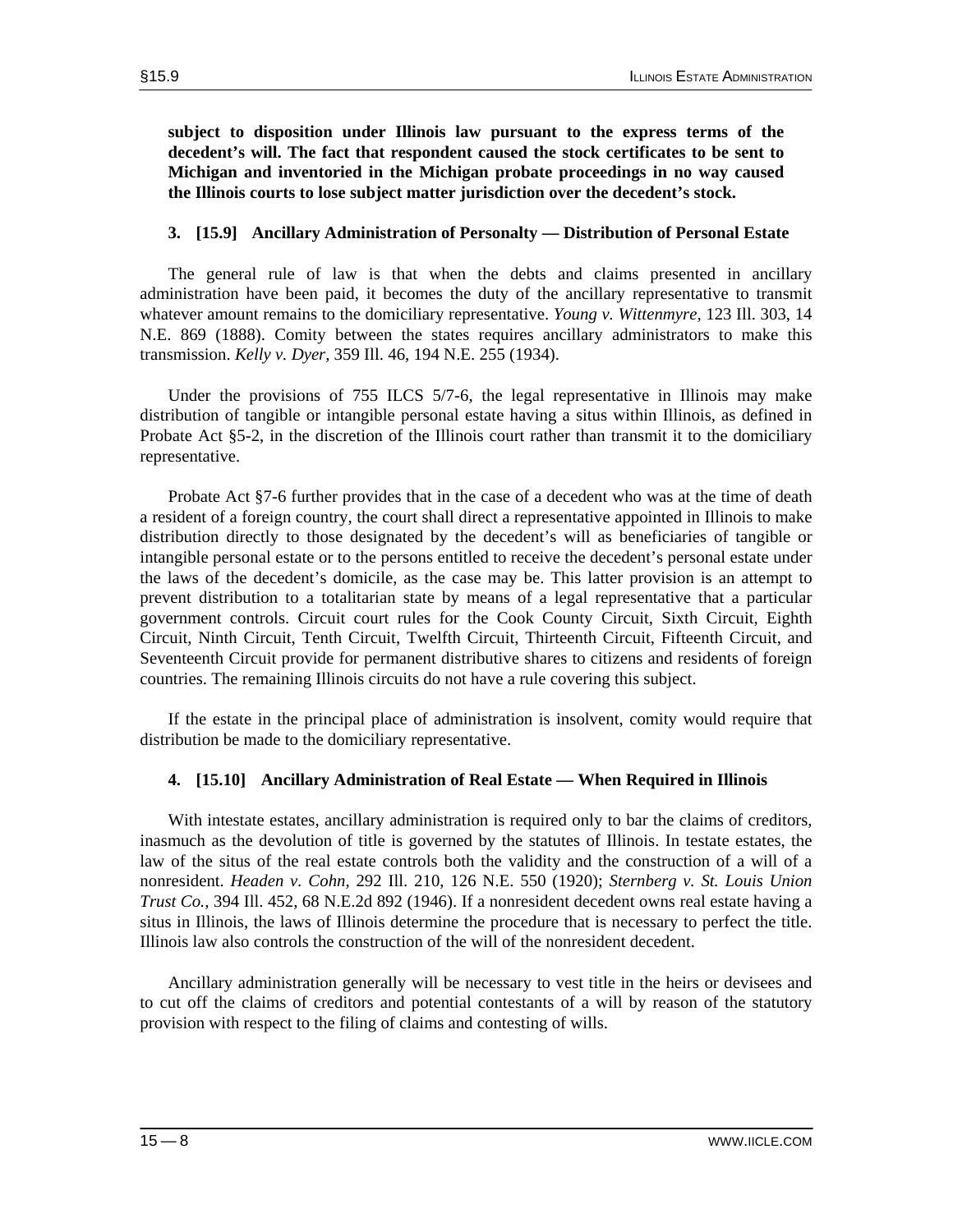No statute or caselaw compels the administration of the estate of a nonresident decedent in Illinois if the decedent owed no debts and if administration is unnecessary. *Martin v. Central Trust Company of Illinois,* 327 Ill. 622, 159 N.E. 312 (1927).

 If a nonresident decedent dies intestate, clearing and transferring the real estate title may be accomplished through the use of title insurance and the procedures outlined in §§15.27 – 15.29 below.

 If a nonresident decedent dies testate, ancillary administration will be necessary in Illinois to pass title to the real estate to the beneficiaries. A will does not pass title in Illinois until admitted to probate. *See Sternberg, supra.* Full administration may be avoided by using the summary administration provisions of 755 ILCS 5/9-8 and 5/9-9 when they are applicable. When full administration does not appear necessary, the will may be admitted to probate to perfect Illinois real estate title in the devises without the need to have a personal representative appointed.

#### **C. [15.11] Relationship of Ancillary Representative and Domiciliary Representative**

 A domiciliary representative and any ancillary representative are not in privity with each other, the administrations being separate and distinct, each being governed by the laws of the country or state in which administration is granted, even though the same person or entity may be acting as representative in two or more jurisdictions. Since the chief object of ancillary administration is the protection of local creditors, assets will not be permitted to be removed to a foreign jurisdiction until there is a complete settlement of the estate in the local court and all of the debts and expenses of administration are paid. Following settlement, a surplus remaining in the ancillary administration should be remitted to the jurisdiction of the principal place of administration unless the provisions of 755 ILCS 5/7-6 are applicable.

 In testate estates, ancillary administration is usually not granted until the will of the decedent has been admitted to probate in the domicile of the testator. This is not a requirement, as the will could be admitted as an original will in Illinois. In the case of an intestate estate, there is no requirement that the administration be commenced in the state of domicile prior to the commencement of ancillary administration.

 Under Probate Act §6-13, which allows a nonresident to act as executor in Illinois, it is possible for the executor acting in the domiciliary state to qualify as the ancillary representative in Illinois also, subject to the requirement of Probate Act §1-11 that the nonresident executor file a designation of a registered agent to accept service of process, notice, or demand required or permitted by law to be served on the representative. See the sample form in §15.17 below. Probate Act §6-13 further provides that "[t]he court may in its discretion require a nonresident executor to furnish a bond in such amount and with such surety as the court determines notwithstanding any contrary provision of the will." 755 ILCS 5/6-13.

#### **D. [15.12] Admission of Nonresident's Will in Illinois by Copy or by Original Proof**

 Upon the death of a nonresident, the testator's will must be admitted to probate in Illinois before letters testamentary or letters of administration with the will annexed are issued.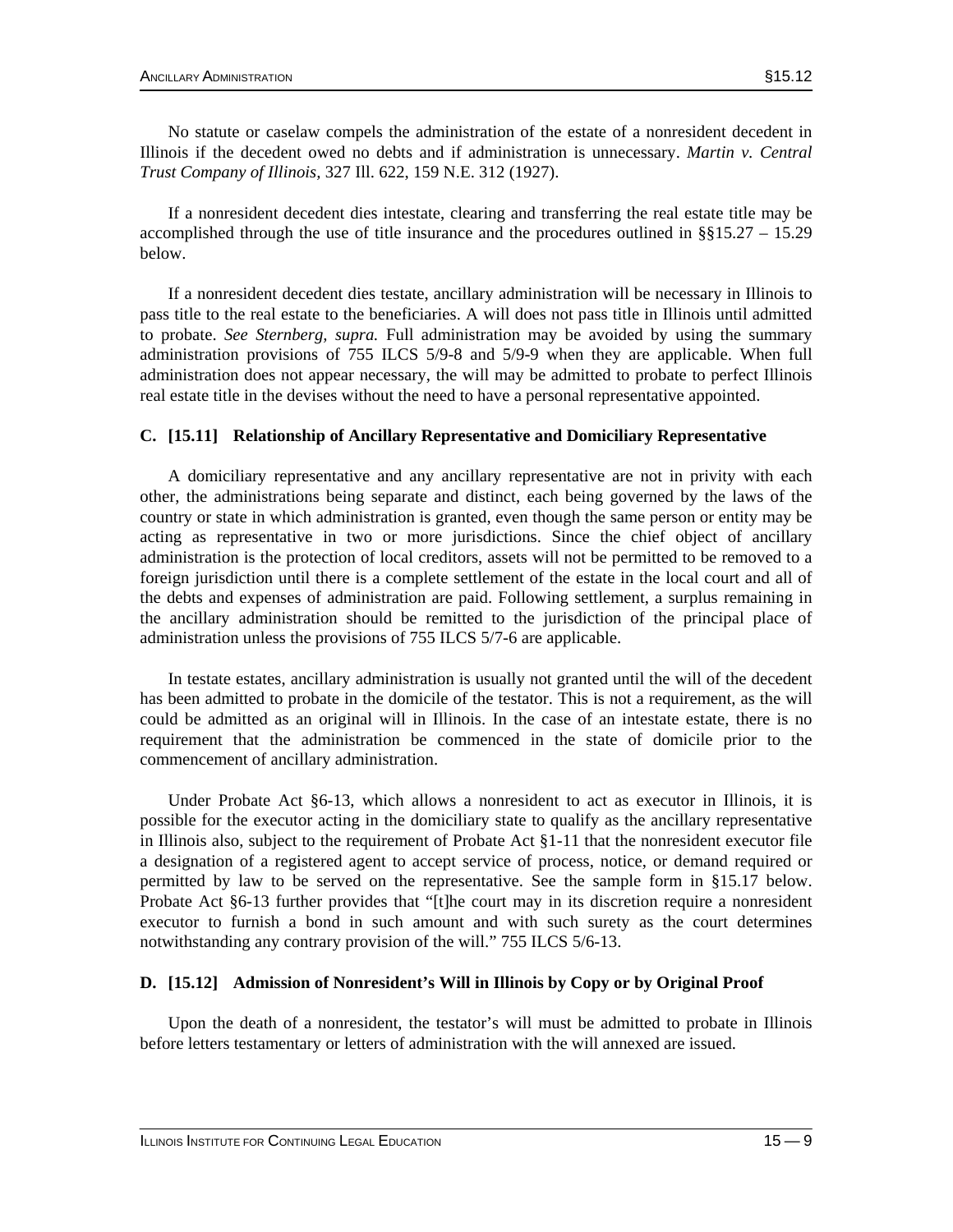Under the provisions of Probate Act §7-3, proof of a foreign will by copy may be made in accordance with the provisions of §7-1 of the Probate Act, or an original will may be admitted to probate upon proof that "the will was executed outside [Illinois] in accordance with the law of this State, of the place where executed or of the testator's domicile at the time of its execution." 755 ILCS 5/7-1(b).

 "A written will admitted to probate outside [Illinois] is sufficiently proved to admit it to probate in this State by introducing in evidence [in Illinois] an authenticated copy of the will and the probate thereof." 755 ILCS  $5/7-3(a)$ .

 The procedure to be followed in the proof of a foreign will by copy requires an authenticated copy of the will. An authenticated copy of the order admitting the will to probate in the place of original admission to probate must be obtained. Request should be made of the clerk of the court in which the will was originally admitted to probate. The clerk's certificate should be stamped on or attached to the copy of the will and the order admitting the will to probate; one of the judges and the clerk must verify that the signature and acts of the other are genuine and proper. This authentication is sometimes referred to as "under act of Congress." As stated in §15.4 above, it is good to include the petition for probate of the will in the original place of administration and to cause the petition for probate of the will, the will, and the order probating the will to be authenticated under the certificate of one of the judges and the clerk as exemplified copies. Upon receipt, the exemplified copies should be filed in the office of the clerk where probate will be had as provided in Probate Act §5-1, the same as if the original will of the decedent were being filed. Upon the hearing on the petition to admit the will to probate, the exemplified copy from the foreign jurisdiction will be presented to the court as in the case of an original will.

 Under the provisions of Probate Act §7-4, there may be original proof of a foreign will in this state. A will executed outside this state in accordance with the Probate Act is sufficiently proved for admission to probate in Illinois when proved in Illinois in the manner provided in the Probate Act for proving wills executed in Illinois. Likewise, "[a] will executed outside [Illinois] in accordance with the law of the place where executed is sufficiently proved to admit it to probate in [Illinois] when proved in [Illinois] in the manner provided by the law of the place where executed for proving wills there executed." 755 ILCS 5/7-4(b). A will executed outside Illinois in accordance with the law of the testator's domicile at the time of its execution is sufficiently proved for admission to probate in Illinois when proved in Illinois "in the manner provided by the law of the testator's domicile at the time of its execution for proving wills there executed." 755 ILCS 5/7-4(c).

 Under Probate Act §6-4(b), the statements of a witness to prove the will under Probate Act  $§6-4(a)$  may be made by "(1) testimony before the court, (2) an attestation clause signed by the witness and forming a part of or attached to the will or (3) an affidavit which is signed by the witness at or after the time of attestation and which forms part of the will or is attached to the will or to an accurate facsimile of the will." 755 ILCS 5/6-4(b). Even though there may be testimony in conformity with the statute, a will proved as provided in Probate Act §7-4 may not be admitted to probate "when there is proof of fraud, forgery, compulsion or other improper conduct which in the opinion of the court is deemed sufficient to invalidate or destroy the will." 755 ILCS 5/7-4(d).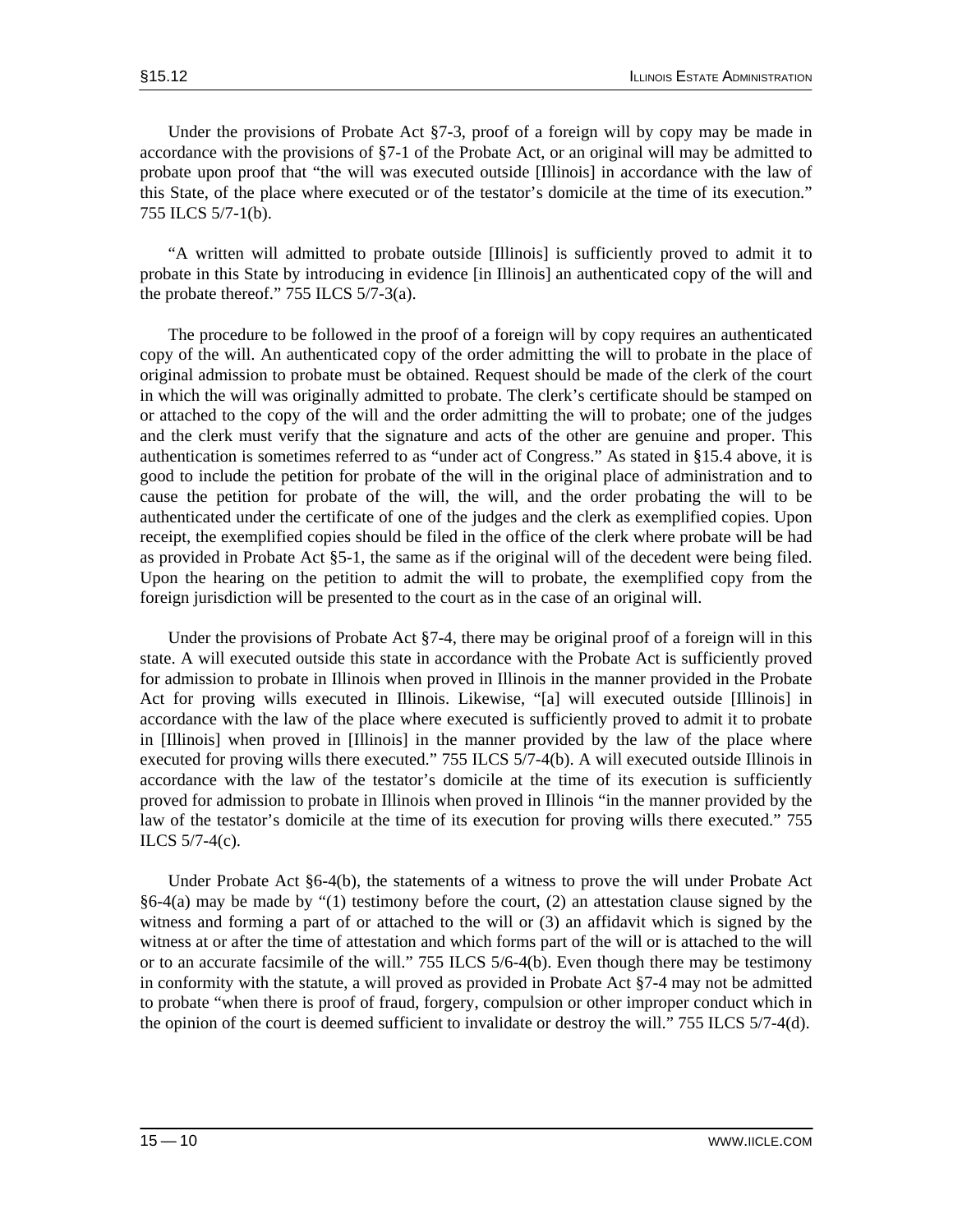The admission to probate in Illinois of a will executed and proved in the manner provided by Article VII of the Probate Act has the same effect in all respects as the admission to probate of a domestic will, and letters of office may be issued unless the issuance of letters is excused.

#### **E. [15.13] Responsibilities and Powers of Ancillary Representative**

 The ancillary representative is responsible for and is invested with title to assets only within the jurisdiction of the representative's appointment. The representative's power to collect is limited to personalty within the jurisdiction of the representative's appointment, and the representative may act only with respect to the debts that may be presented against the estate within the jurisdiction of the representative's appointment.

 With respect to real estate, the ancillary representative is entitled to possession of the decedent's real estate under Probate Act §20-1 and must collect any rents and manage the real estate

- 1. unless there is a contrary provision in the will (755 ILCS 5/20-1(a)); or
- 2. unless the real estate or a portion of it is occupied by an heir or devisee as his or her residence (755 ILCS 5/20-1(b)); or
- 3. unless the court by its order has granted possession to the heir or devisee (755 ILCS 5/20-  $1(c)$ ).

#### **F. [15.14] Claims Against Estate in Ancillary Administration**

 The procedure for filing and allowing claims against an ancillary estate is the same as in normal domiciliary estates with certain modifications to protect Illinois creditors. See Chapter 5 of this handbook.

 A creditor may not reassert a claim that was time-barred in the decedent's domiciliary jurisdiction. *Strauss v. Phillips,* 189 Ill. 9, 59 N.E. 560 (1901); *In re Estate of Laschkewitsch,* 507 N.W.2d 65 (N.D. 1993).

 Any creditor, either resident or nonresident, may present a claim against the ancillary estate. Illinois law preserves local assets for the satisfaction of local debts. This rule is applicable only if both the domiciliary and ancillary estates are solvent. If both the ancillary and domiciliary estates are insolvent, local creditors would be entitled to a pro rata portion of all estate assets measured by all assets and all liabilities even though the ancillary representative has sufficient funds in the local estate to pay the local creditors. *Ramsey v. Ramsey,* 196 Ill. 179, 63 N.E. 618 (1902). If the estate, in all jurisdictions, is insolvent, the creditors are required to accept pro rata distribution as may be determined by the domiciliary jurisdiction. However, a claim allowed against a foreign representative is not conclusive against a representative in Illinois. *Smith v. Smith,* 174 Ill. 52, 50 N.E. 1083 (1898).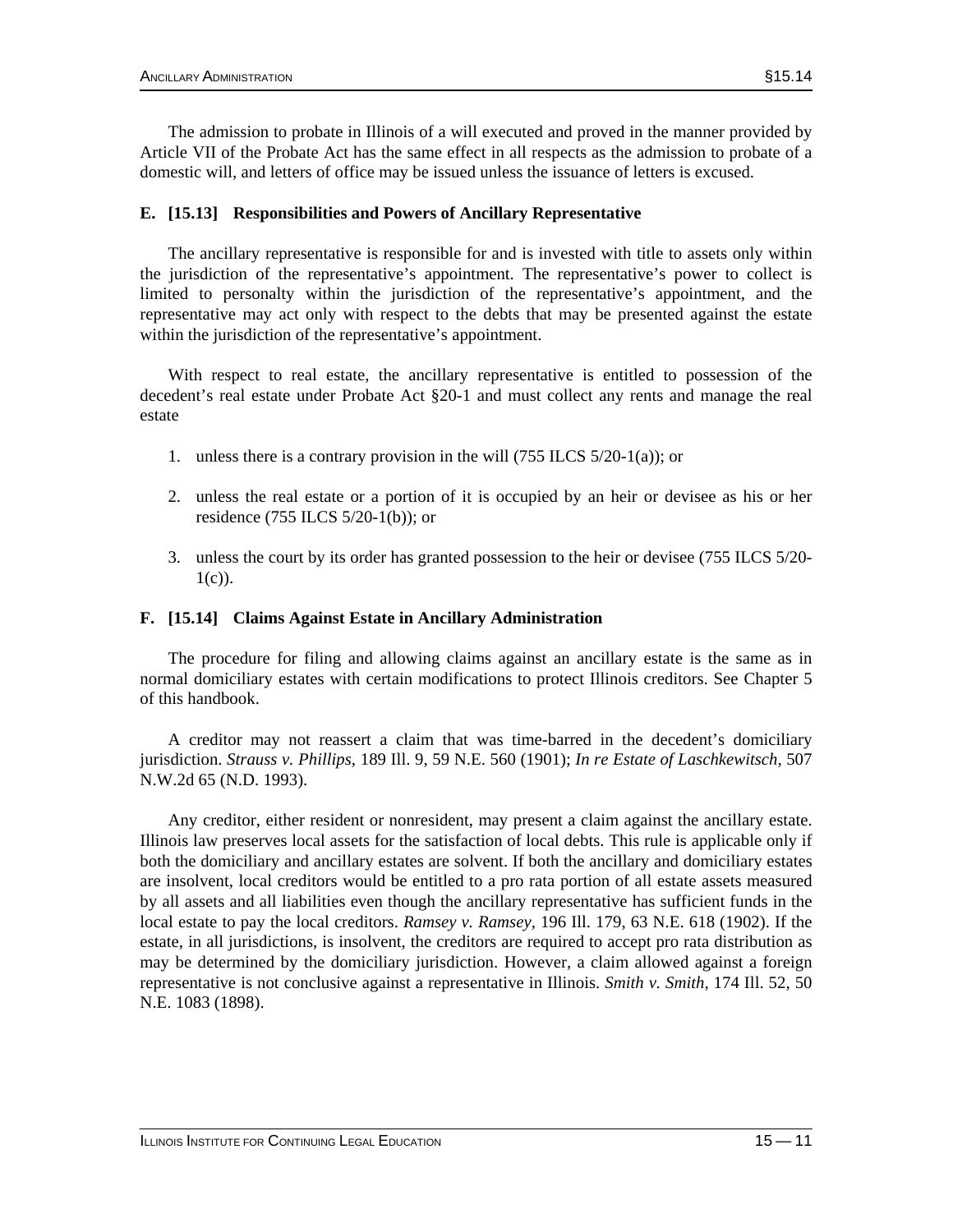#### **G. [15.15] Ancillary Proceedings — Accounting and Settlement**

 If the ancillary estate is solvent following the payment of the debts of local creditors and the payment of the costs and expenses of administration, then upon order, distribution will be made in accordance with the laws of the domicile of the decedent and not the laws of Illinois. If the decedent died testate, the terms of the will are followed. The court may, in either a testate estate or an intestate estate, elect to transfer to the domiciliary representative or to distributees under the Probate Act. 755 ILCS 5/7-6. With respect to foreign country distributees, §7-6 allows distribution only to these distributees. See §15.9 above.

 Except when Probate Act §7-6 controls, accounting and settlement among the heirs or the legatees are properly performed by the principal representative, not by an ancillary representative. See §15.9 above with respect to the manner in which Probate Act §7-6 changes the rule in certain circumstances, including with an intestate estate.

 Probate Act §§27-1 and 27-2 control the allowance of the fees to the legal representative and to the attorney. See also Chapter 16 of this handbook.

 The personal representative in an ancillary proceeding must, upon the closing of the estate and the discharge of the representative, satisfy the court with respect to the payment of the Illinois estate tax (if any) that may be due.

 If there is included in the ancillary administration real estate that has not been sold, the representative must comply with Probate Act §20-24 with respect to the filing of a notice of probate.

#### **H. Ancillary Administration Procedure and Forms**

#### **1. [15.16] Petition for Probate of Will and Letters Testamentary**

The Probate Act outlines the procedure for probate of a foreign will:

**The provisions of this Act concerning the procedure for the admission to probate of a domestic will govern the procedure for the admission to probate of a foreign will sought to be admitted to probate as provided by this Article, except for the manner of proof.** 755 ILCS 5/7-2.

 The estate is commenced with the filing of a verified petition of a person desiring to have a nonresident decedent's will admitted to probate. Following the directive of Probate Act §7-2, reference must be made to Probate Act §6-10 with respect to notice or waiver. If all of the heirs and legatees execute waivers in accordance with the provisions of Probate Act §6-10(b), further notice is not required. When proof of a foreign will by copy is made under Probate Act §7-3 and all of the heirs and legatees do not execute waivers, notice must be given in accordance with Probate Act §6-10(a), except as to the rights of heirs and legatees to require formal proof of a will under Probate Act §6-21, the notice being in the form prescribed by Supreme Court Rule 108(b), Foreign Wills Proved by Copy, effective August 1, 1992.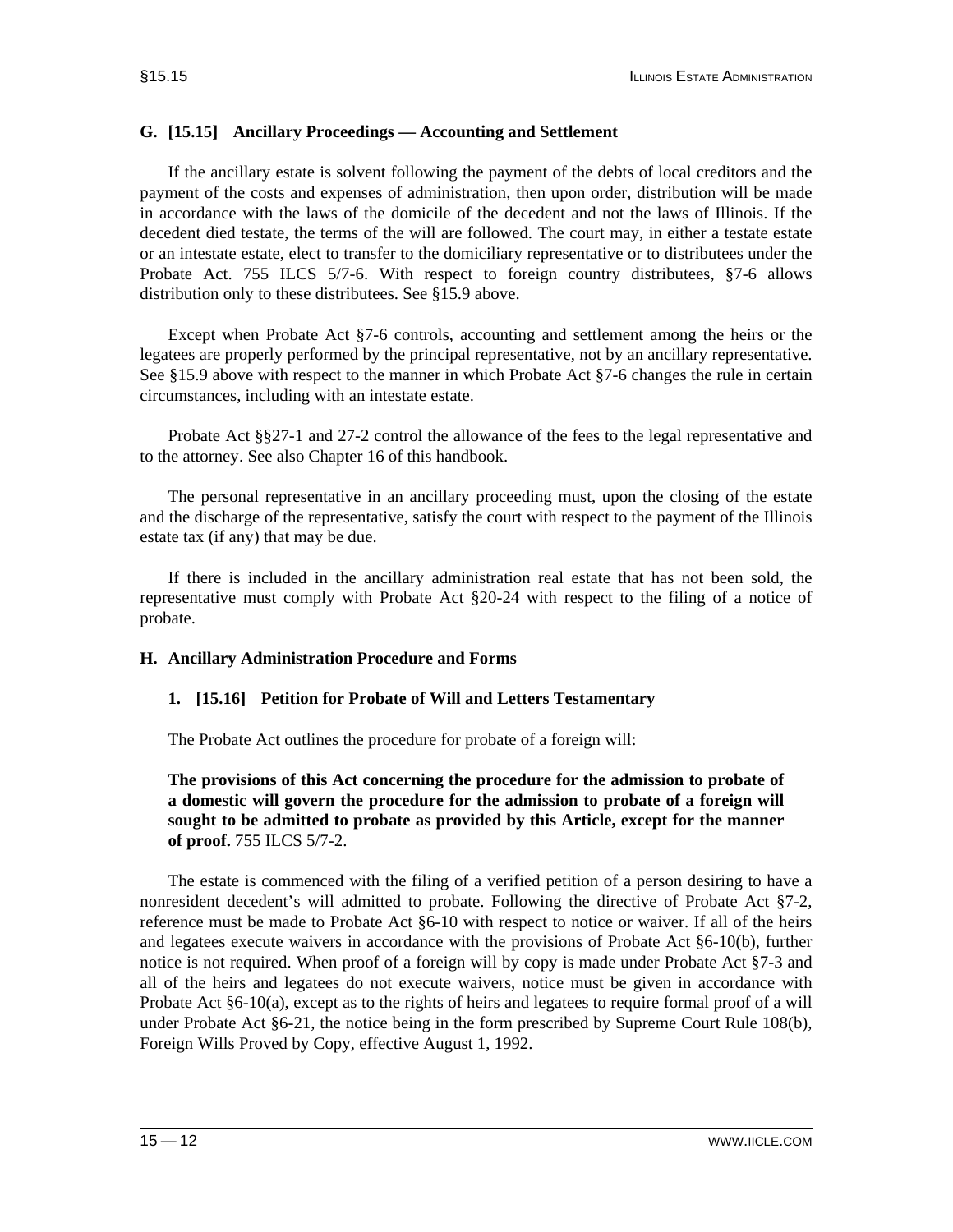Notice under S.Ct. Rule 108(b) is required with respect to the rights of heirs and legatees to contest the will in Illinois under 755 ILCS 5/8-1 if the foreign will has been admitted in accordance with the provisions of 755 ILCS 5/7-3.

 Notice under S.Ct. Rule 108(a) (Form 1) is required with respect to the rights of heirs and legatees "to require proof of the will by testimony of the witnesses to the will in open court or other evidence" under Probate Act §6-21 and to contest the will under Probate Act §8-1 if the foreign will has been admitted in accordance with the provisions of Probate Act §7-4, if all of the heirs and legatees do not execute waivers.

 In addition to the petition for admission of the will to probate and any appearances, the following executed forms will be needed with the ancillary administration:

- a. the exemplified copy of the foreign will admitted to probate in the domiciliary state together with the order of probate (see §15.12 above);
- b. an affidavit as to copy of the will, if required (see §15.12 above);
- c. the oath of the representative and bond of the representative unless bond or security is excused by the will or is not required by the court;
- d. the order admitting the will to probate (see §15.18 below);
- e. the order appointing the representative setting out that a bond of the representative in the amount from time to time required by statute shall be in full force and effect without writing if a bond or security is excused in the will and if the court has not required the filing of a written bond or order appointing the representative setting out the amount of the bond and the approval of the bond;
- f. affidavits of heirship; and
- g. the order of heirship.

Generally, the preparation of items  $b - g$  above is the same as if prepared for a domiciliary estate. Refer to the suggestions in Chapter 2 of this handbook for the preparation of these forms. In addition, these forms may be provided by the local clerk's office.

 Probate Act §6-13 provides that "the court may in its discretion require a nonresident executor to furnish a bond in such amount and with such surety as the court determines notwithstanding any contrary provision of the will." 755 ILCS 5/6-13.

 Surety may be waived to the extent that the personal estate is deposited within the jurisdiction under an order allowing it to be withdrawn only by further order of the court. See 755 ILCS 5/12- 7.

 The court may insist on surety on the bond of the representative, even though the representative is the sole beneficiary under the will, to protect Illinois creditors and because the court has no in personam jurisdiction over an individual who resides outside Illinois other than as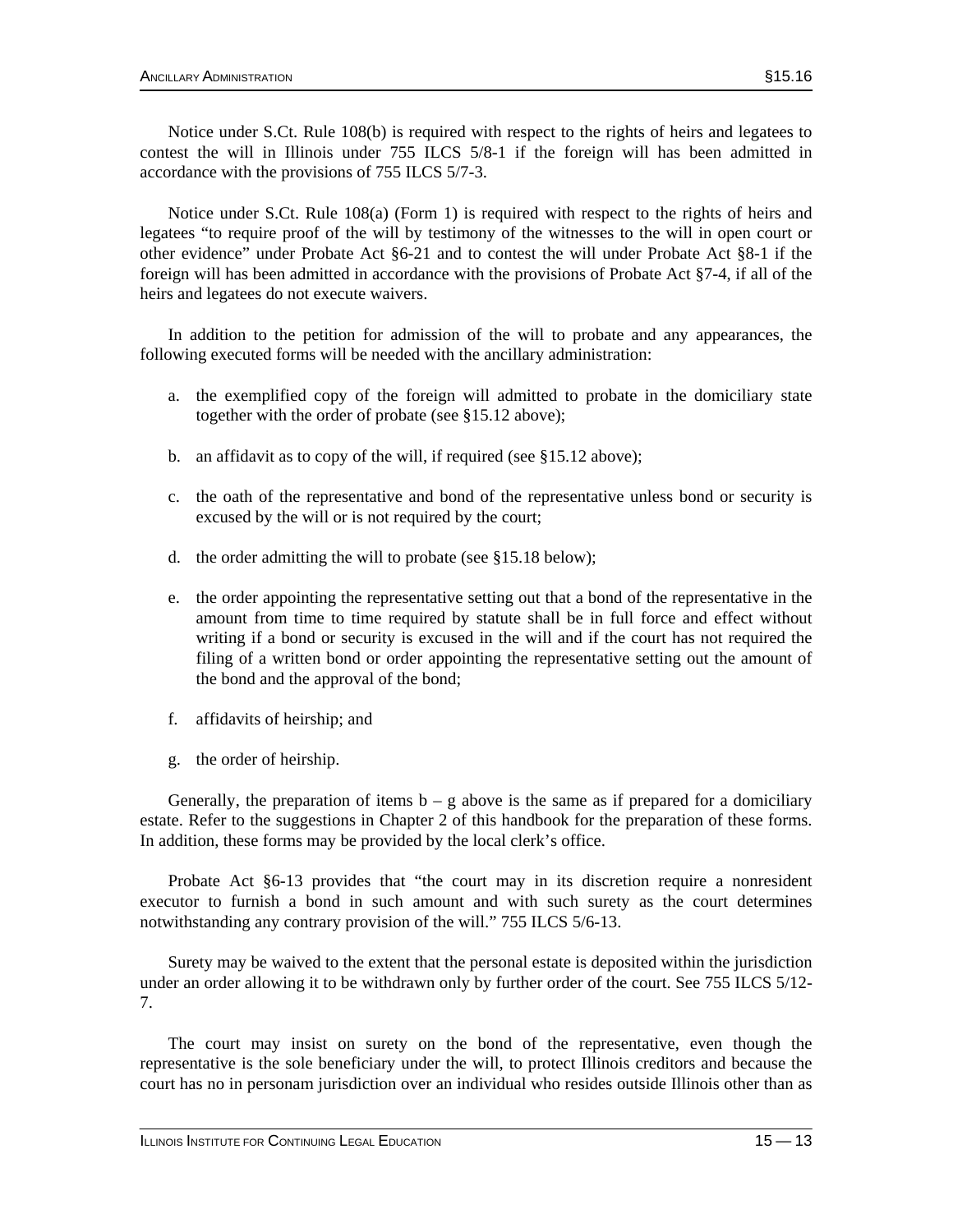may be conferred by Probate Act §1-11. Before the hearing on the petition for admission of a foreign will to probate in Illinois, if proof of the will is to be made by copy under Probate Act §7- 3, the exemplified copy of the will and the order admitting the will to probate in the domiciliary state must be filed in the clerk's office in Illinois where probate will be had.

#### **2. [15.17] Sample Form of Petition for Probate of Will and Letters Testamentary**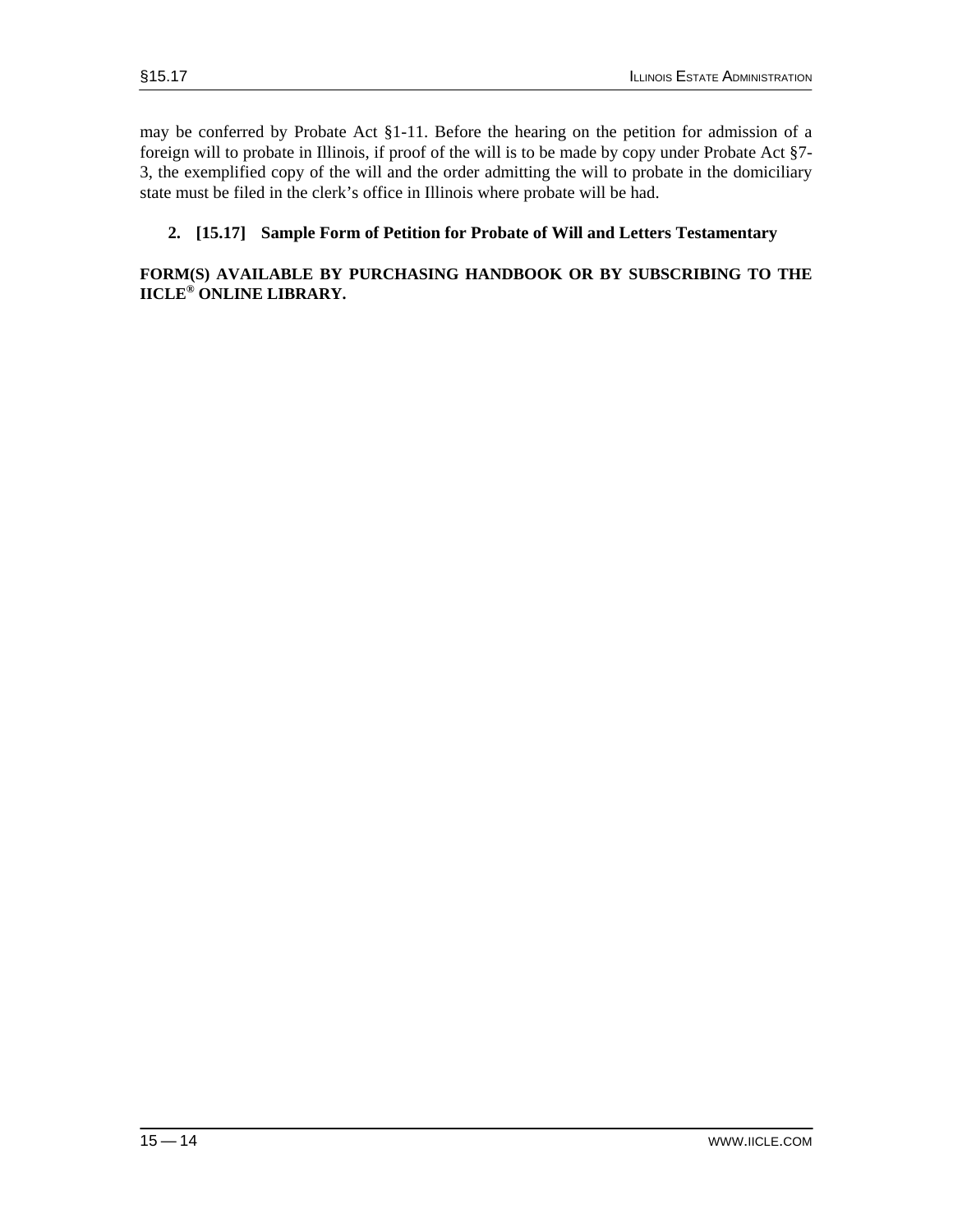**3. [15.18] Sample Form of Order Admitting Will to Probate**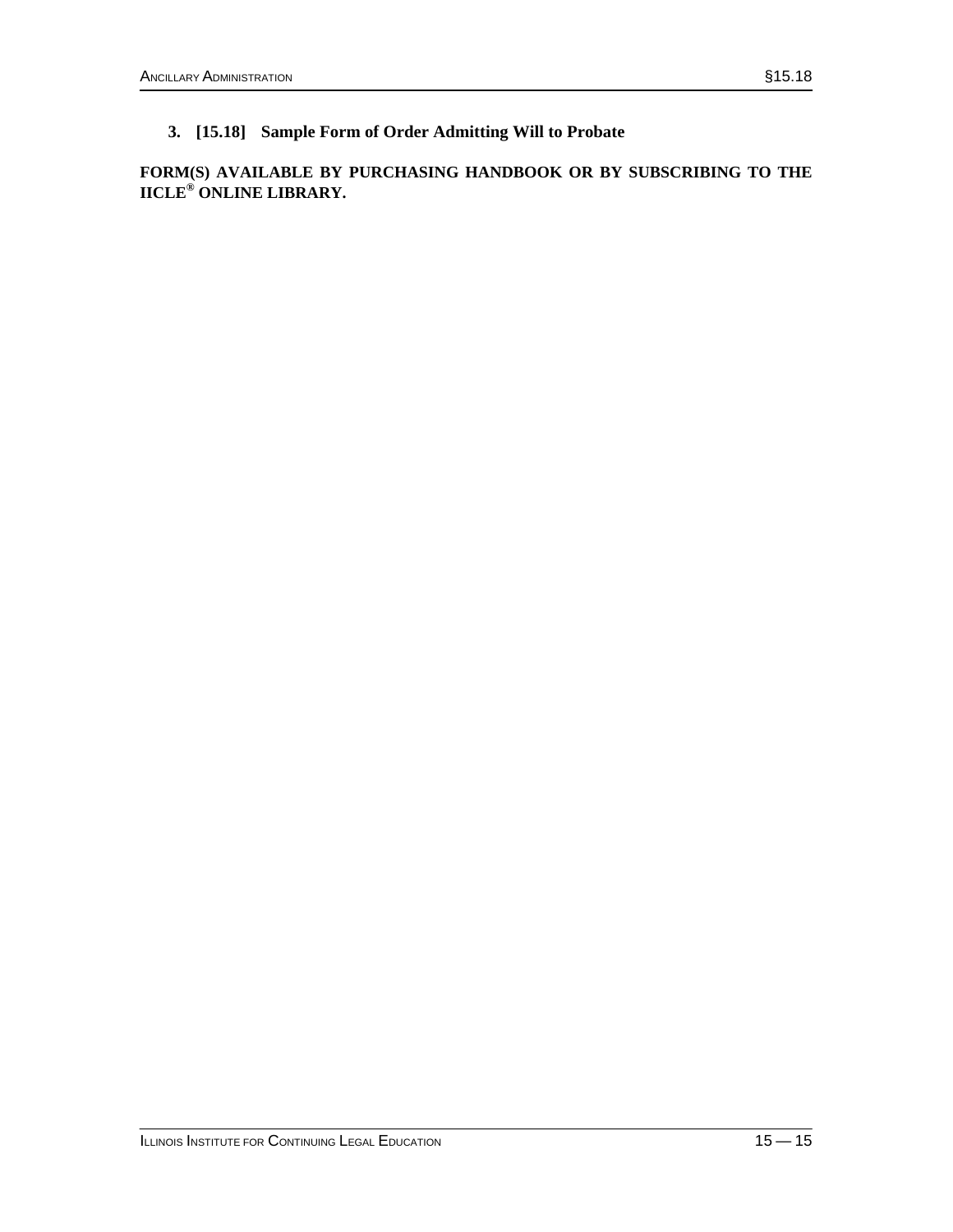**4. [15.19] Sample Form of Order Appointing Representative and Approving Bond** 

**FORM(S) AVAILABLE BY PURCHASING HANDBOOK OR BY SUBSCRIBING TO THE IICLE® ONLINE LIBRARY.** 

 **5. [15.20] Sample Form of Order Appointing Representative and Designating Bond as Required by Statute**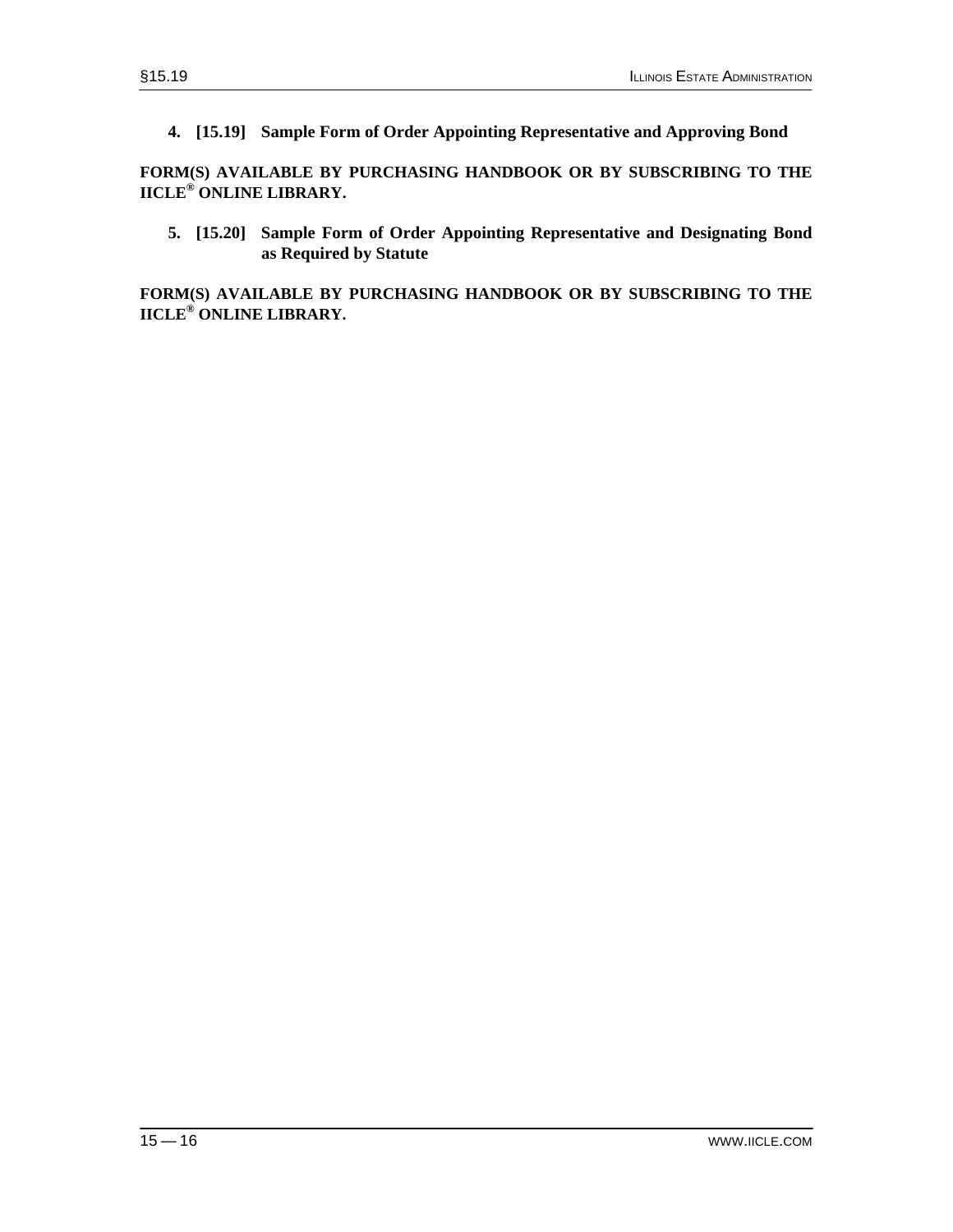NOTE: If the petition is for letters of administration or for letters of administration with the will annexed, the forms in Chapter 2 should be used. Changes to correspond to the forms in §§15.17 and 15.19 above will need to be made.

#### **III. RIGHTS OF LEGAL REPRESENTATIVE OF NONRESIDENT DECEDENT AND LIMITATION OF LEGAL REPRESENTATIVE OF NONRESIDENT DECEDENT WITH RESPECT TO ILLINOIS PERSONALTY AND REALTY**

#### **A. [15.21] Taking Possession of Personal Property of Nonresident Decedent**

 The personal representative of a nonresident decedent has the power under the Probate Act to collect and receive the nonresident decedent's personal property located in Illinois and to remove it to the domiciliary jurisdiction. 755 ILCS 5/22-1.

 Section 22-1 provides that the nonresident representative, to whom letters are issued, may collect and receive any personal estate in this state and remove it to the jurisdiction in which letters have been issued as long as the representative delivers "to the person or corporation indebted to or holding the personal estate of the decedent" the following:

- 1. an affidavit by the representative that, to the representative's knowledge, no letters are then outstanding on the estate in Illinois, that no petition for letters is pending on the estate in Illinois, and that there are no creditors of the estate in Illinois; and
- 2. a copy of the representative's letters issued by the domiciliary state, certified within 60 days before the date of presentation.

 The statute further provides that, upon payment or delivery of the assets, following the receipt of the affidavit and certified copy, the person or corporation is released to the same extent as if the payment or delivery had been made to a legally qualified resident representative, and the person or corporation is not required to see to the application or disposition of the property. No payment or delivery may be made sooner than 30 days after the decedent's death.

 This latter requirement of the statute provides time for an Illinois estate to be opened. It is unnecessary for the person or corporation to investigate the truthfulness of the affidavit and the certificate since Probate Act §1-8 provides a perjury penalty for a false affidavit.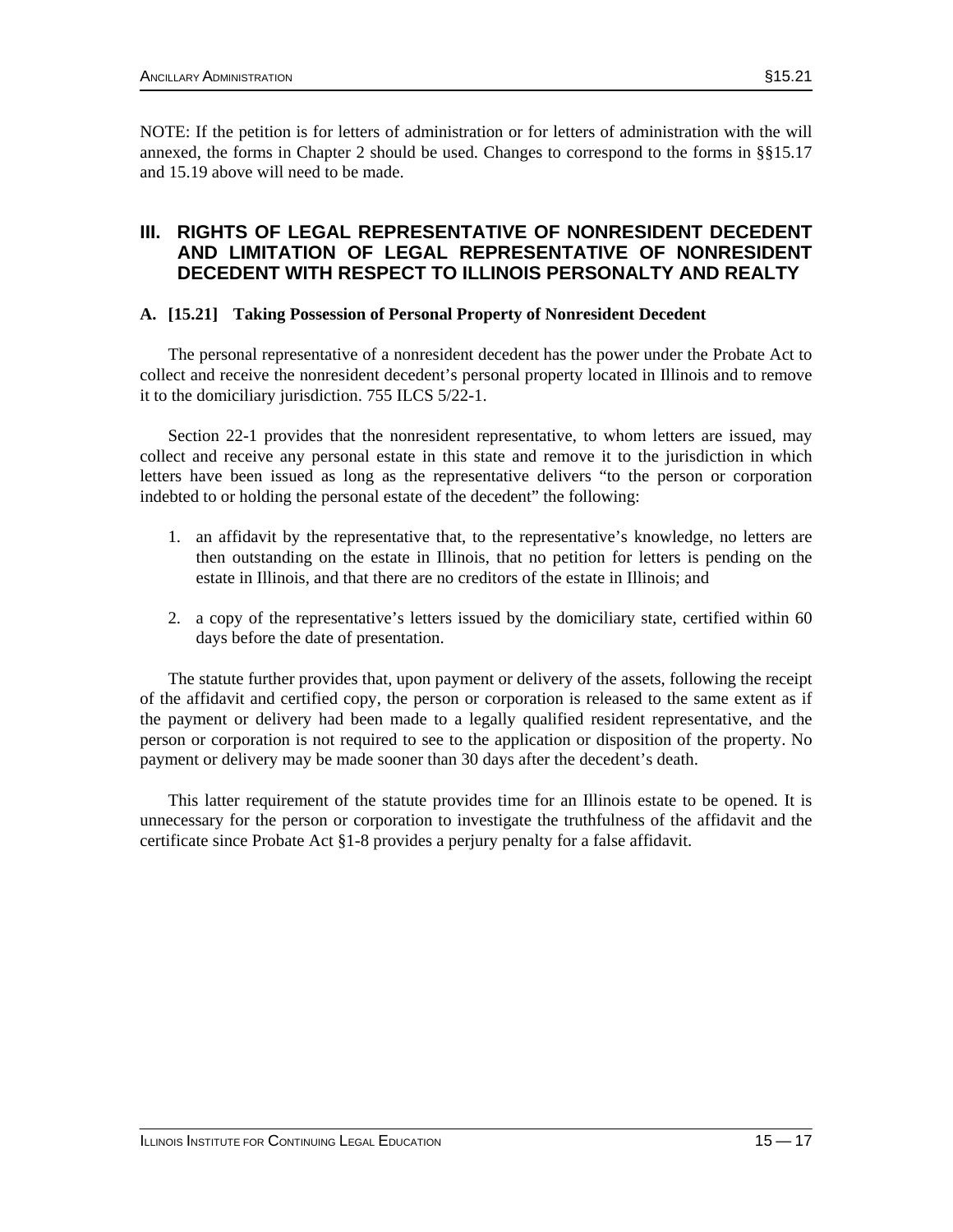#### **B. [15.22] Sample Form of Affidavit To Obtain Property of Nonresident Decedent**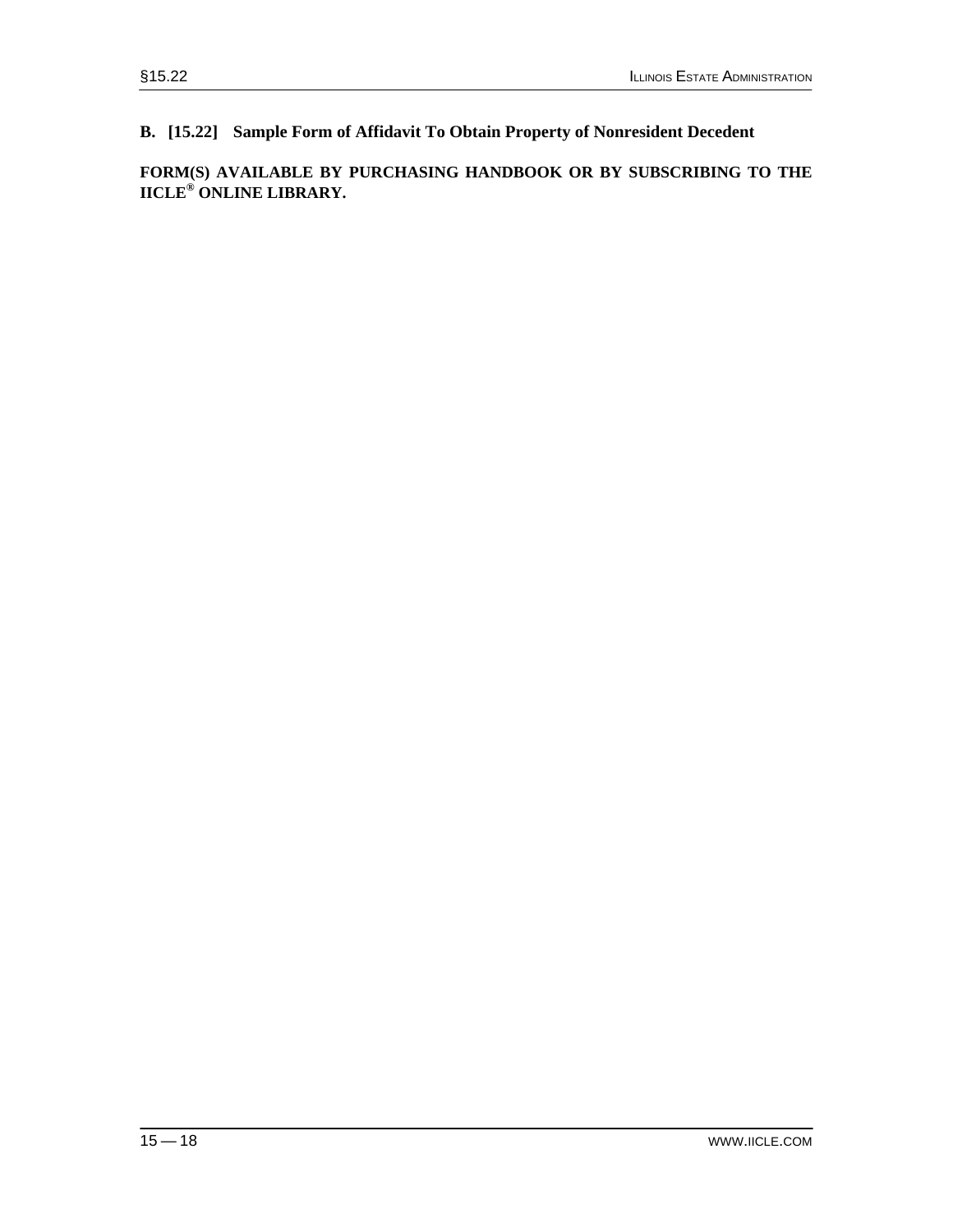NOTE: See §15.7 above with respect to debts of the decedent in Illinois. In addition, current or past-due Illinois and federal income taxes due when the decedent had resided in Illinois along with any federal estate tax that might be due with respect to property located in this state are "debts" that would prohibit the use of a Probate Act §22-1 affidavit.

 There will be a certified copy of the letters of office from the domiciliary state attached to the affidavit.

#### **C. Foreign Personal Representative for Nonresident Decedent — Rights**

#### **1. [15.23] Right To Sue in Illinois**

Under the provisions of the Probate Act,

**[**i**]f no letters are issued in [**Illinois**] upon the estate of a nonresident decedent . . . a representative to whom letters are issued on the estate by a court of competent jurisdiction of any other state, territory, country or the District of Columbia may sue in this State in any case in which a resident representative may sue. The court in which the suit is filed may order the nonresident representative to give bond for costs as in case of other nonresidents.** 755 ILCS 5/22-3.

 In *LaSalle National Bank v. Pennsylvania R.R.,* 8 F.R.D. 316 (N.D.Ill. 1948), it was held that under former §419 of the Probate Act (now Probate Act §22-3), a nonresident representative lacked capacity to file suit if a resident representative had previously been appointed.

#### **2. [15.24] Proceedings Against Nonresident Legal Representative**

 The majority rule is that a foreign representative cannot be sued in his or her representative capacity in any jurisdiction other than one in which he or she was appointed (*Hayden v. Wheeler,* 33 Ill.2d 110, 210 N.E.2d 495 (1965)), except under a "long-arm statute." Illinois courts cannot ordinarily acquire jurisdiction to render a judgment against a foreign representative. If a claim is to be made, ancillary administration must be instituted first for providing a defendant.

 A judgment against an ancillary representative in one jurisdiction is not evidence of indebtedness against another representative of the same decedent in another jurisdiction for affecting assets received in the other state. *See Elting v. First National Bank of Biggsville,* 173 Ill. 368, 50 N.E. 1095 (1898), as to the effect of the judgment.

#### **D. [15.25] Sale or Mortgage of Real and Personal Property**

 Under the provisions of the Probate Act, a nonresident representative has the power to sell or to mortgage either real or personal property of a decedent. 755 ILCS 5/22-4. Necessity does not exist for the issuance of letters of office, the proving of heirship, or the admission of the will to probate in testate situations.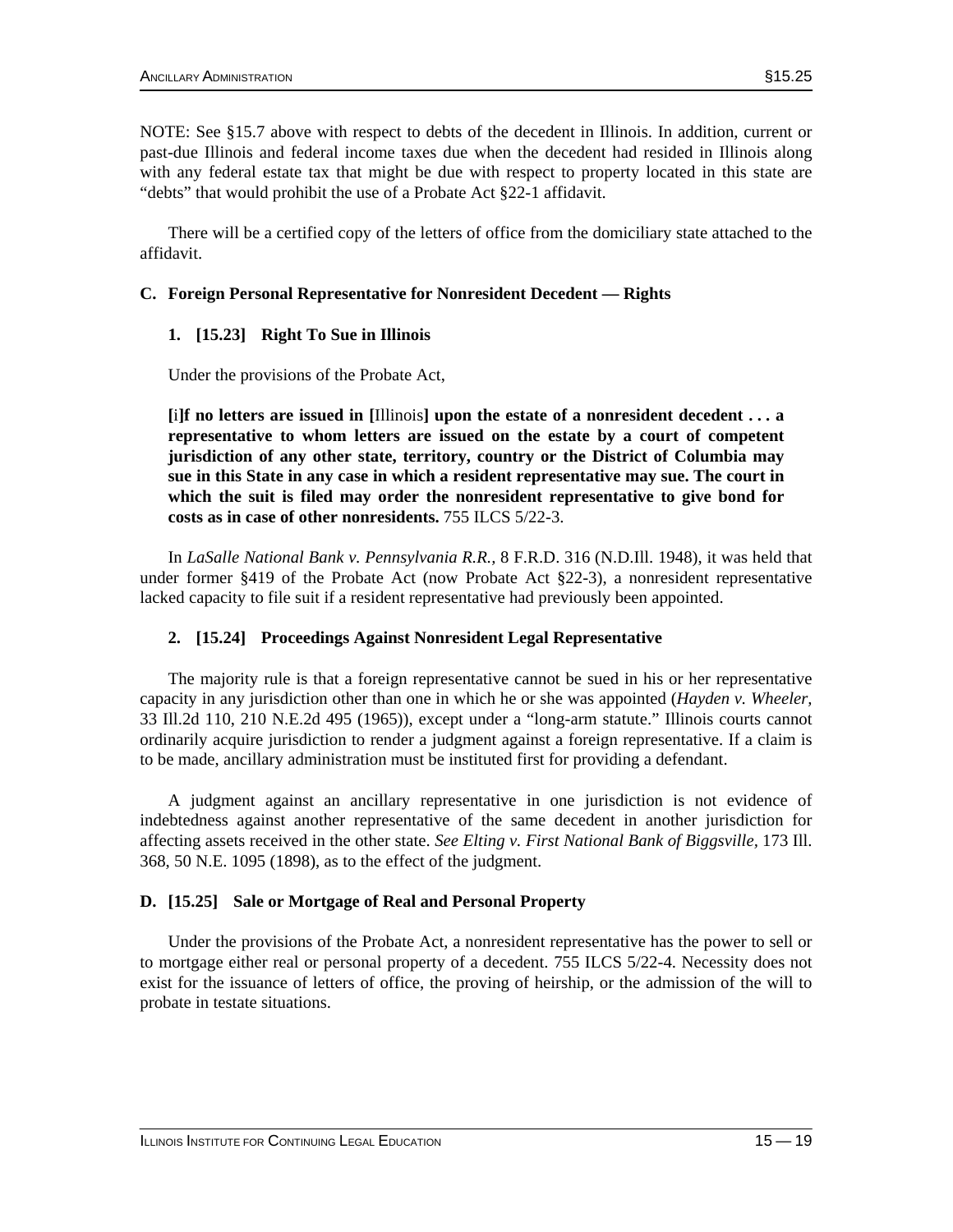#### **1. [15.26] Sale of Real Estate and Personalty**

 Approval of the court must be obtained before the sale of either personal property or real estate. The special bond required of a resident representative is not required as to realty. 755 ILCS  $5/22-4(a)$ ,  $5/22-4(c)$ . The forms to be used are essentially the same as those discussed in Chapter 6 of this handbook. The statute provides that the petition under Probate Act  $\S 22$ -4 must be filed in the court of the county in which the personal estate or the greater part thereof or the real estate or the greater part thereof, as the case may be, is located.

 Section 22-4(b) of the Probate Act provides that the nonresident representative is required to file the following with the petition to sell:

- a. a copy of letters authenticated within 60 days before the date of presentation;
- b. an authenticated copy of the order of the court that issued letters to the representative authorizing the representative to apply to a court in this state for leave to lease, sell, or mortgage the property;
- c. an authenticated copy of any bond required by the court that issued letters to the representative; and
- d. an authenticated copy of the order of the court that issued letters to the representative approving any bond required to be filed.

The statute also provides that the practice and procedure in the proceedings commenced by a nonresident representative are the same, as near as may be, as the practice and procedure in similar proceedings brought by resident representatives.

#### **2. [15.27] Sale of Illinois Real Estate Without Illinois Court Approval**

 In the circumstance of an intestate estate or in which the devisees under a will and the heirs of a decedent are identical and deeds may be obtained from all of the heirs and devisees, arrangements may be made for the furnishing of a title insurance policy to protect against claims against the decedent's estate. In these instances, the title insurance company will request an indemnity agreement, and a bond will have to be furnished. This procedure may be more desirable and less expensive than having complete ancillary administration.

#### *a. [15.28] Admission of Foreign Will Without Letters of Office*

 The Probate Act provides that, upon the admission of a foreign will to probate, letters of office shall issue unless their issuance is excused. 755 ILCS 5/7-5.

 The effect of the admission of the will to probate is to vest title in the devisees, and a conveyance by the devisees is then sufficient. Under this procedure, claims are not barred within the six-month claims period as notice has not been given by a representative. 755 ILCS 5/18-12. Also, the rights of potential contestants of the will are not barred following the passage of six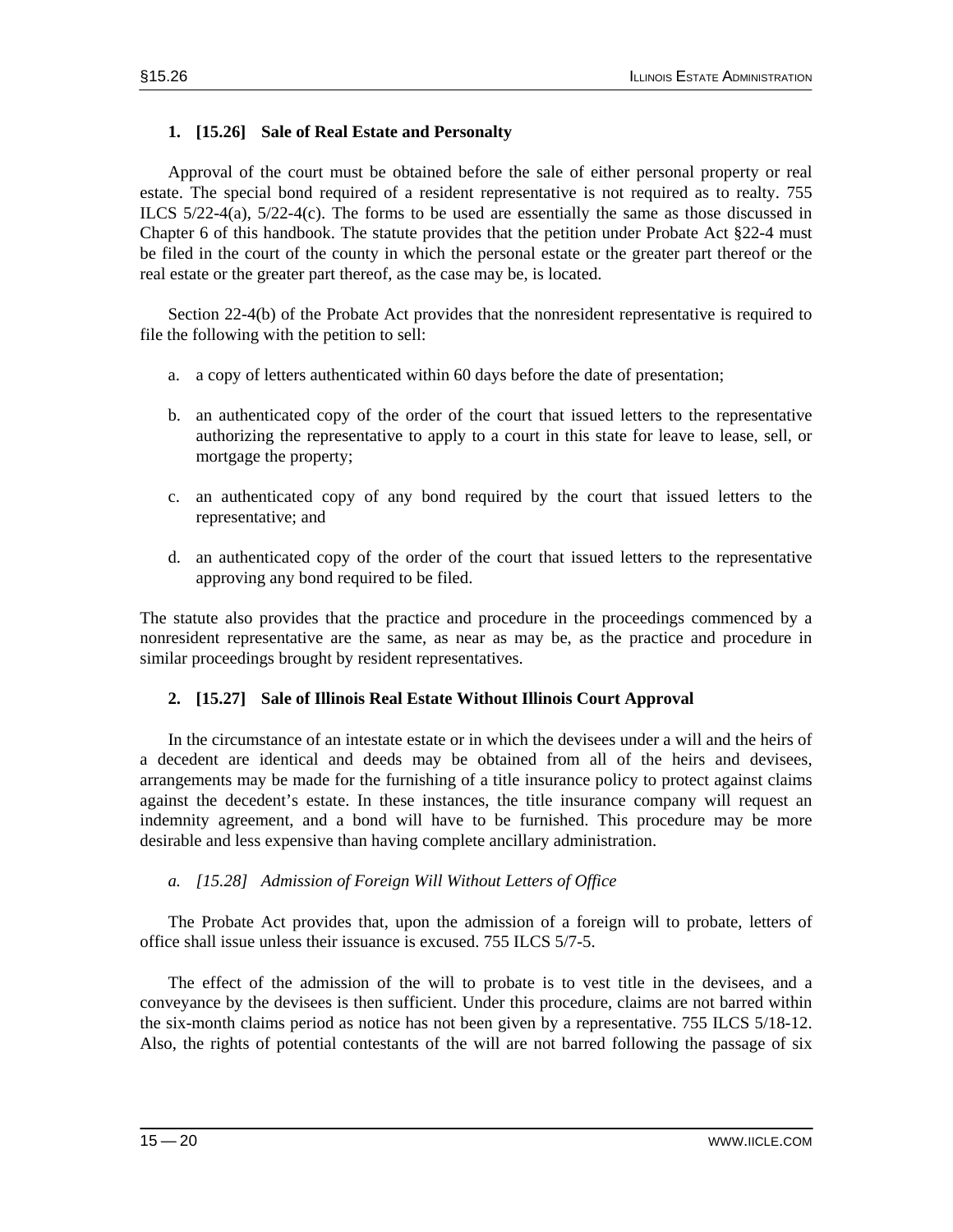months from the date of probate unless notice has been given. 755 ILCS 5/8-1. Again, under these circumstances, arrangements should be made with a title company to issue a policy without exception for claims and without exception for possible contest of the will so title protection may be assured to the buyer.

#### *b. [15.29] Foreign Will with Power of Sale*

 Under the Probate Act, in those instances in which a foreign will contains a power of sale in the executor who is duly qualified and is acting in the state of original probate, the will may be admitted to probate in Illinois without the issuance of letters, following which the foreign executor may make a deed conveying title. 755 ILCS 5/22-6. Caution is advised as possible claimants against the estate and possible contestants of the will are not affected, and, therefore, protection must be afforded to the purchaser through the use of title insurance. Section 22-6 may not be used if letters are issued. Care should be taken to provide that letters will not issue. If notice has been given under Probate Act §8-1 following the entry of the order probating the foreign will, and the six-month period has elapsed when the deed is issued, the rights of possible contestants will have been barred.

 If the nonresident representative is a foreign trust company doing business in a state that does not have reciprocity with Illinois, title usually cannot be derived under an executor's power of sale unless the terms of the will are such that a qualified executor appointed in Illinois could exercise the power.

#### *c. [15.30] Foreign Will Without Power of Sale*

 In the absence of a power of sale in a foreign will, 755 ILCS 5/22-4 may be used. This section provides that even though letters have not been issued in Illinois, the foreign representative of the estate of a decedent who owned Illinois real estate may file a petition for the lease, sale, or mortgage of the real estate. See §15.28 above.

#### *d. [15.31] Qualification by Foreign Legal Representative*

 In those instances in which the executor is not qualified or cannot qualify to act in Illinois, an administrator with the will annexed must be appointed. See §4-1 of the Corporate Fiduciary Act, 205 ILCS 620/1-1, *et seq.* In that instance, the foreign trust company may not, as an executor, exercise a power of sale over Illinois real estate even though ancillary proceedings to probate the will are had in Illinois. Therefore, the foreign trust company must decline to act in Illinois.

 In accordance with the provisions of 205 ILCS 620/4-2, a foreign trust company incorporated in a state that allows Illinois trust companies to qualify in that state may qualify in Illinois. Under those circumstances, the foreign trust company may act as an Illinois executor. Before the time any foreign corporation acts in this state under the provisions of §4-2, that foreign corporation must obtain a certificate of reciprocity under the provisions of 205 ILCS 620/4-5.